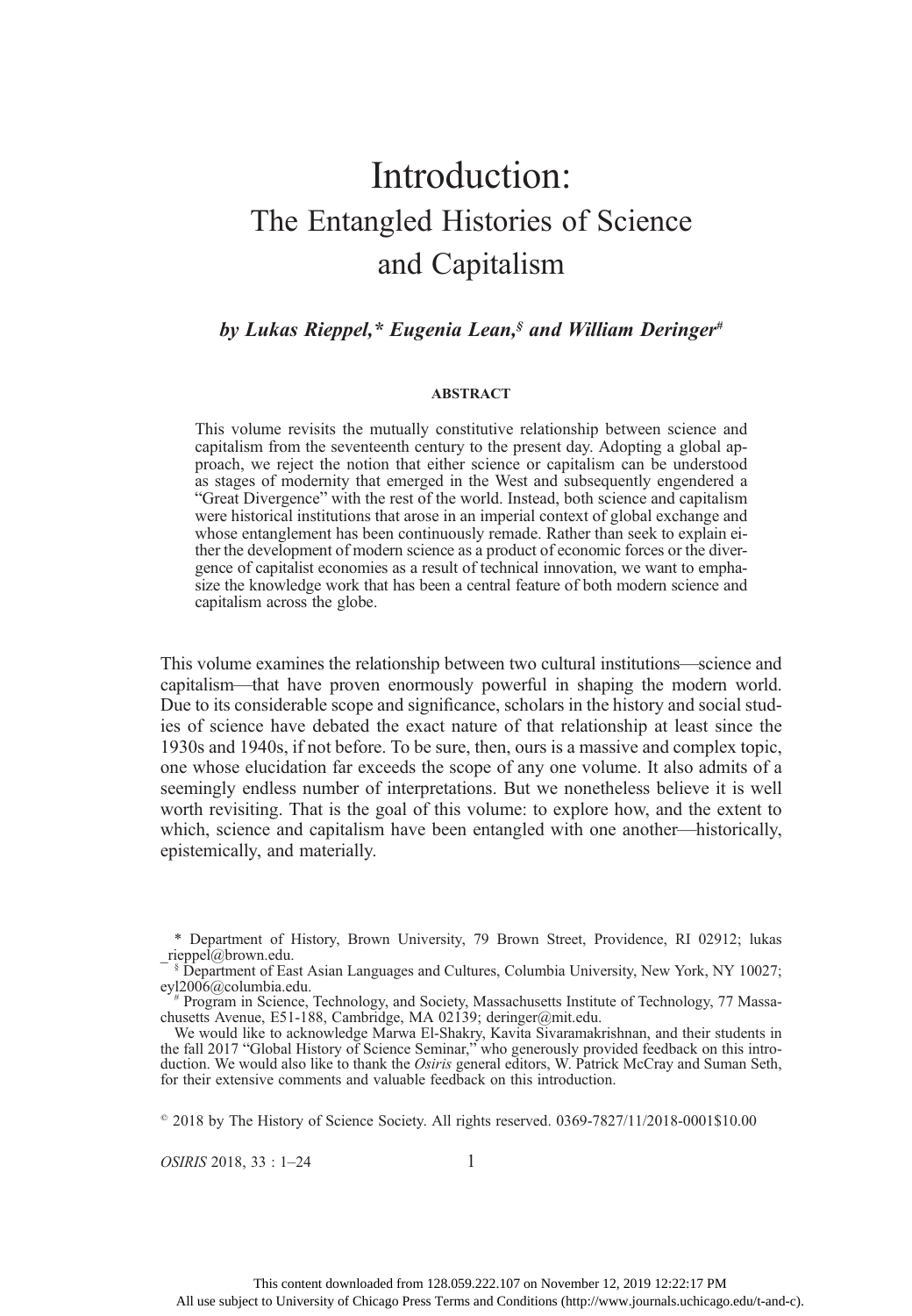Not only are we convinced that exploring the science-capitalism nexus remains a worthwhile endeavor, but we also believe that now is a particularly opportune time to do so. For a start, recent developments within the world of science and technology have brought economic issues to the forefront of our discipline's attention. In a world full of biotech spin-offs, technology-transfer offices, and patented gene sequences, Robert K. Merton's classic account of the scientific community as one whose normative structure effectively insulates its members from the demands of the marketplace has come to seem increasingly out of touch.<sup>1</sup> Indeed, some scholars have begun to suspect the very nature and authority of science itself may have undergone a foundational transformation.<sup>2</sup> But while economists, business leaders, and politicians often celebrate these changes in the name of a brave new "innovation economy," scholars of science and technology studies have been more interested in asking how a supposedly objective and value-neutral process of knowledge making has contributed to the creation of a deeply stratified society. Judging from the rich literature on biopiracy and biocapitalism, agnotology and the social construction of ignorance, as well as the toxic effects of the chemical industry and the use and abuse of big data, it is clear that although the story is varied, complex, and context dependent, part of the answer must involve the role capital often plays in shaping the research priorities of scientists.3 These concerns have thus given rise to calls for a more inclusive and engaged debate about knowledge in a democratic society, one that actively questions who is and is not involved in decisions about what sorts of research should be conducted, who pays for that research, and who ultimately suffers or benefits as a result.<sup>4</sup>

While scholars of science and technology have increasingly turned their attention to political economy, the panic of 2008 and the ensuing global debt crisis have had a

nology, and the Rise of Corporate Capitalism (New York, 1977).<br><sup>4</sup> For classic accounts, see Donna Haraway, "Situated Knowledges: The Science Question in Feminism and the Privilege of Partial Perspective," *[Feminist Stud.](https://www.journals.uchicago.edu/action/showLinks?doi=10.1086%2F699170&crossref=10.2307%2F3178066&citationId=p_n_25)* 14 (1988): 575–99; Sandra G. Harding, Whose Science? Whose Knowledge? (Ithaca, N.Y., 1991).

<sup>&</sup>lt;sup>1</sup> Robert K. Merton, "Science and Technology in a Democratic Order," *J. Legal Polit. Sociol.* 1 (1942): 115–26; Merton, The Sociology of Science: Theoretical and Empirical Investigations (Chicago, 1973).

<sup>2</sup> See, e.g., Daniel Lee Kleinman and Steven P. Vallas, "Science, Capitalism, and the Rise of the 'Knowledge Worker': The Changing Structure of Knowledge Production in the United States," [The](https://www.journals.uchicago.edu/action/showLinks?doi=10.1086%2F699170&crossref=10.1023%2FA%3A1011815518959&citationId=p_n_4)[ory Soc.](https://www.journals.uchicago.edu/action/showLinks?doi=10.1086%2F699170&crossref=10.1023%2FA%3A1011815518959&citationId=p_n_4) 30 (2001): 451–92, on 481. See also Kleinman, Impure Cultures: University Biology and the World of Commerce (Madison, Wis., 2003); Philip Mirowski, [Science-Mart: Privatizing American](https://www.journals.uchicago.edu/action/showLinks?doi=10.1086%2F699170&crossref=10.4159%2Fharvard.9780674061132&citationId=p_n_6) [Science](https://www.journals.uchicago.edu/action/showLinks?doi=10.1086%2F699170&crossref=10.4159%2Fharvard.9780674061132&citationId=p_n_6) (Cambridge, Mass., 2011); Elizabeth Popp Berman, Creating the Market University: How Academic Science Became an Economic Engine (Princeton, [N.J](https://www.journals.uchicago.edu/action/showLinks?doi=10.1086%2F699170&crossref=10.1515%2F9781400840472&citationId=p_n_7)., 2012); Steven Shapin, *[The Scienti](https://www.journals.uchicago.edu/action/showLinks?doi=10.1086%2F699170&crossref=10.7208%2Fchicago%2F9780226750170.001.0001&citationId=p_n_8)fic* 

[Life: A Moral History of a Late Modern Vocation](https://www.journals.uchicago.edu/action/showLinks?doi=10.1086%2F699170&crossref=10.7208%2Fchicago%2F9780226750170.001.0001&citationId=p_n_8) (Chicago, 2008).<br><sup>3</sup> On biocapitalism and biopiracy, see Stefan Helmreich, "Blue-Green Capital, Biotechnological Cir-culation and an Oceanic Imaginary: A Critique of Biopolitical Economy," [BioSocieties](https://www.journals.uchicago.edu/action/showLinks?doi=10.1086%2F699170&crossref=10.1017%2FS1745855207005753&citationId=p_n_10) 2 (2007): 287– 302; Jack Ralph Kloppenburg, First the Seed: The Political Economy of Plant Biotechnology, 1492– 2000 (Cambridge, 1988); Londa Schiebinger, Plants and Empire: Colonial Bioprospecting in the Atlantic World (Cambridge, Mass., 2004); Vandana Shiva, Biopiracy: The Plunder of Nature and Knowledge (Boston, 1997); Kaushik Sunder Rajan, Biocapital: The Constitution of Postgenomic Life (Durham, N.C., 2006). On agnotology, see Naomi Oreskes and Erik M. Conway, Merchants of Doubt: How a Handful of Scientists Obscured the Truth on Issues from Tobacco Smoke to Global Warming (New York, 2010); Robert Proctor and Londa L. Schiebinger, eds., Agnotology: The Making and Unmaking of Ignorance (Stanford, Calif., 2008). On toxicity, see Michelle Murphy, Sick Building Syndrome and the Problem of Uncertainty: Environmental Politics, Technoscience, and Women Workers (Durham, N.C., 2006); Robert Proctor, Golden Holocaust: Origins of the Cigarette Catastrophe and the Case for Abolition (Berkeley and Los Angeles, 2011). On big data algorithms, see the 2017 volume of Osiris. For a broader critique of this history, see David F. Noble, America by Design: Science, Technology, and the Rise of Corporate Capitalism (New York, 1977).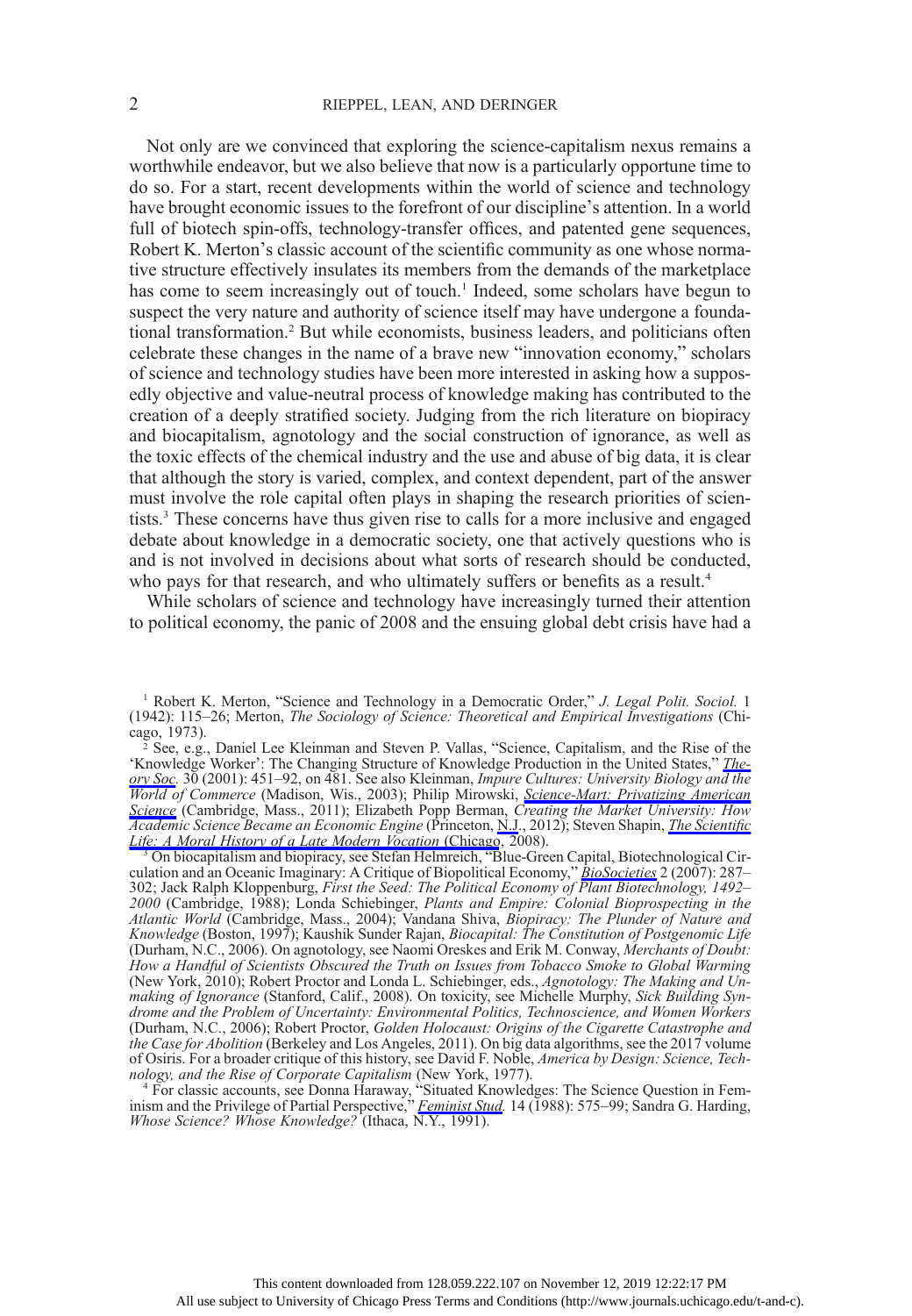similar effect within history departments as well, contributing to a wave of enthusiasm for a new brand of economic history that is often described as the history of capitalism. To the extent that it can be meaningfully distinguished from labor, business, and economic history, the "new" history of capitalism attempts to bring the lessons of social and cultural history to bear on the development of the modern economy. For such a young subfield, it has already generated a great deal of enthusiasm, even garnering front-page coverage in the New York Times.<sup>5</sup> Our aim in this volume is to take into account the lessons that have been learned from both of these historiographic traditions—the renewed attention to political economy among historians of science and technology as well as the new history of capitalism—leveraging insights from the past several decades of scholarship to revisit a classic debate about the way science and capitalism have mutually informed one another.

Before delving into the details, we want to acknowledge that we are far from the first to examine the productive but controversial relationship between these two institutions. Often, previous scholars leveraged one side of the science-capitalism dyad as an explanatory resource to account for the other. Early on, for example, Marxist historians characterized the emergence of science in early modern Europe as a direct by-product of concurrent transformations in the means of economic production. Boris Hessen articulated a particularly outspoken version of this claim when he explained the "social and economic roots of Newton's Principia" in explicitly materialist terms as early as 1931, whereas less than a decade later, Edgar Zilsel contended that modern science came into being when "the advance of early capitalistic society" broke down traditional class barriers between scholars and artisans. Others drew similar conclusions without invoking an explicitly Marxian logic, including the Austrian economist Joseph Schumpeter, who proclaimed that modern science was produced by "the spirit of rationalist individualism, the spirit generated by rising capitalism." More recently, Carolyn Merchant drew upon Zilsel's research to formulate a powerful feminist interpretation of the Scientific Revolution, arguing that Bacon's faith in science to give mankind "dominion" over a passive and feminine nature derived in part from capital's emergent domination of labor.<sup>6</sup> Despite their various differences, what united all of these authors was a shared emphasis on the material base out of which modern science developed.

<sup>&</sup>lt;sup>5</sup> Jennifer Schuessler, "In History Departments, It's Up with Capitalism," New York Times, 6 April 2013, A1. For an introduction to the "new" history of capitalism, see Sven Beckert and Christine Desan, *[American Capitalism: New Histories](https://www.journals.uchicago.edu/action/showLinks?doi=10.1086%2F699170&crossref=10.7312%2Fbeck18524&citationId=p_n_28)* (New York, 2018); Beckert, "History of American Capitalism," in American History Now, ed. Eric Foner and Lisa McGirr (Philadelphia, 2011); Kenneth Lipartito, "Reassembling the Economic: New Departures in Historical Materialism," [Amer. Hist.](https://www.journals.uchicago.edu/action/showLinks?doi=10.1086%2F699170&crossref=10.1093%2Fahr%2F121.1.101&citationId=p_n_30) [Rev.](https://www.journals.uchicago.edu/action/showLinks?doi=10.1086%2F699170&crossref=10.1093%2Fahr%2F121.1.101&citationId=p_n_30) 121 (2016): 101–39; Seth Rockman, "What Makes the History of Capitalism Newsworthy?," [J. Early Repub](https://www.journals.uchicago.edu/action/showLinks?doi=10.1086%2F699170&crossref=10.1353%2Fjer.2014.0043&citationId=p_n_31). 34 (2014): 439–66; Jeffrey Sklansky, "The Elusive Sovereign: New Intellectual and Social Histories of Capitalism," *[Mod. Int. Hist.](https://www.journals.uchicago.edu/action/showLinks?doi=10.1086%2F699170&crossref=10.1017%2FS1479244311000588&citationId=p_n_32)* 9 (2012): 233-48; Michael Zakim and Gary John Kornblith, eds., Capitalism Takes Command: The Social Transformation of Nineteenth-Century America (Chicago, 2012).

 $6$  Boris Hessen,  $6$ The Social and Economic Roots of Newton's Principia," in The Social and Economic Roots of the Scientific Revolution, ed. Gideon Freudenthal and Peter McLaughlin (Dordrecht, 2009), 41–101; Edgar Zilsel, *The Social Origins of Modern Science*, ed. Diederick Raven, Wolfgang Krohn, and R. S. Cohen (Dordrecht, 2000), 7; Joseph A. Schumpeter, Capitalism, Socialism, and Democracy (New York, 1942), 124; Carolyn Merchant, The Death of Nature: Women, Ecology and the Scientific Revolution (New York, 1980), chap. 7. See also J. D. Bernal, Science and Industry in the Nineteenth Century (London, 1953).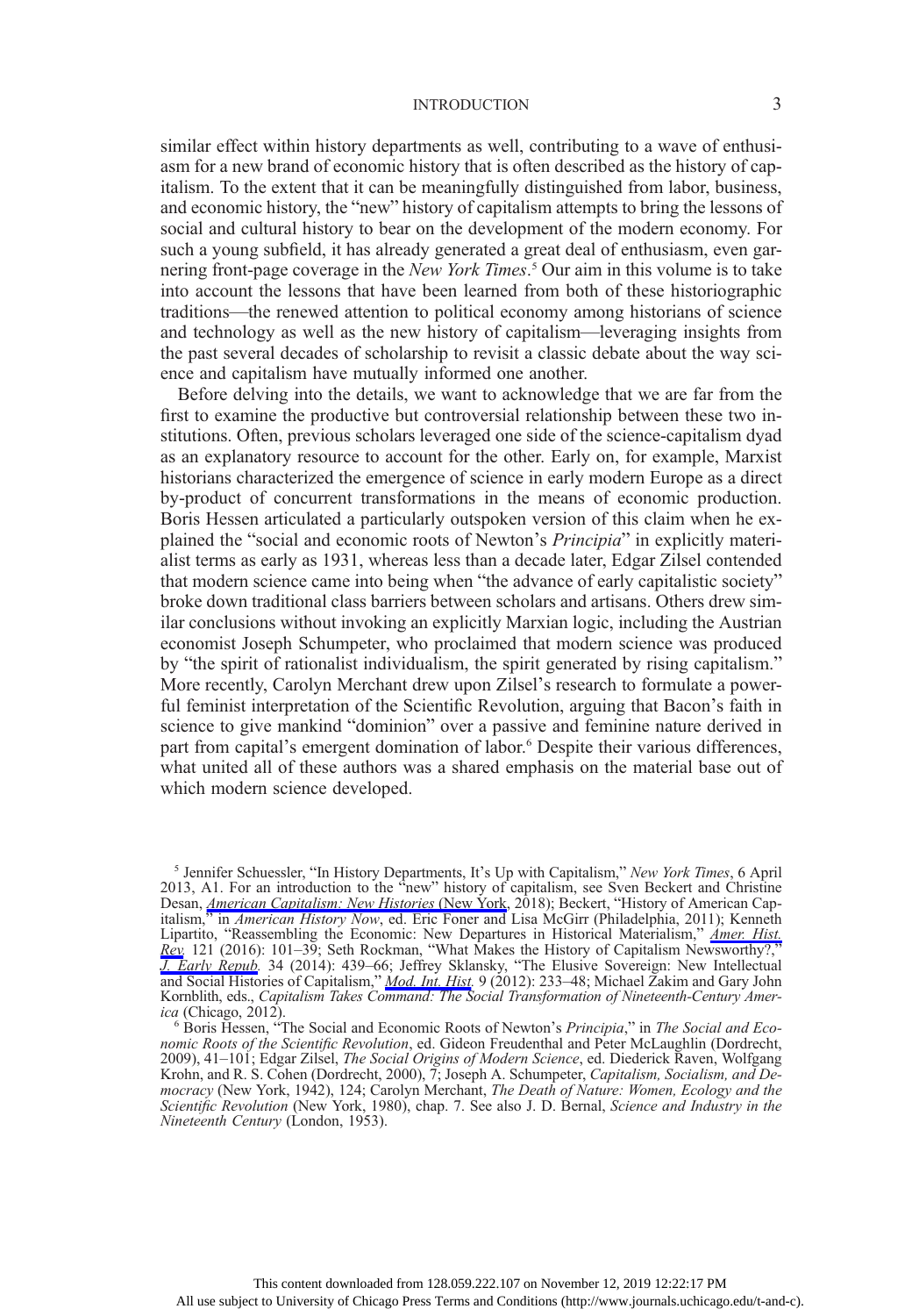Another classic approach tells a different story entirely, while maintaining a similar logical structure: rather than embed science within its economic context, this literature invokes science to help account for the rise of modern capitalism. Mid-twentiethcentury theorists of economic "modernization" like W. W. Rostow, for example, identified "the gradual evolution of modern science and the modern scientific attitude" as a decisive factor separating vibrant, capitalist economies from less dynamic predecessors and alternatives. The generation of knowledge through scientific inquiry enabled technological advances, increased productivity, and abetted the accumulation of capital, the argument went—all of which fueled the process and ethos of growth central to the promise of capitalism. Among the foremost voices for this view was Simon Kuznets, who wrote in 1966 that "one might define modern economic growth as the spread of a system of production . . . based on the increased application of science."<sup>7</sup> Moreover, central to this notion of modernization was the idea that science originated in Europe and subsequently spread to the rest of the world through a process of "diffusion."<sup>8</sup> Thus, rather than locate the Scientific Revolution within the context of capitalism, this literature used it to explain the so-called Great Divergence between Europe and the rest of the world, about which we will have more to say in the pages that follow.

In contrast to both of these classic approaches, recent scholarship tends to frame the historical relationship between science and capitalism as a more nuanced and complex affair. Still, perhaps because of differing social and institutional networks stemming from distinct patterns in graduate training, it remains surprisingly rare to find truly symmetric analyses of the way these two institutions have developed in tandem.9 One of the main contributions we hope to make with this volume is thus simply to further integrate the history of science with the new history of capitalism. By emphasizing powerful points of synergy between the two fields, we would like to help generate a more robust conversation across the disciplinary divide. In addition, however, we do want to offer a few more substantive contributions as well. These contributions broadly fall into three clusters or categories. First, we want to stress that the most useful way to understand the historical relationship between science and capitalism does not privilege one or the other side of the dyad, attempting to parse out the unique causal or explanatory contributions of each. Rather, we feel that it is both more important and fruitful to examine the ways in which science and capitalism have been continually coproduced in a variety of contexts and time periods. Understanding the mutually constitutive entanglement of science and capitalism is an empirical project; the best way forward is to accumulate a diverse array of examples from which more specific themes, patterns, and trends may emerge over time.

<sup>7</sup> W. W. Rostow, "The Stages of Economic Growth," *[Econ. Hist. Rev.](https://www.journals.uchicago.edu/action/showLinks?doi=10.1086%2F699170&crossref=10.1111%2Fj.1468-0289.1959.tb01829.x&citationId=p_n_39)*, 2nd ser., 12 (1959): 1-16, on 4; more generally, Rostow, *The Stages of Economic Growth: A Non-Communist Manifesto* (Cambridge, 1962). Simon Kuznets, Economic Growth and Structure: Selected Essays (London, 1966), 84; also quoted in Joel Mokyr, "Innovation in Historical Perspective: Tales of Technology and Evolution," in Technological Innovation and Economic Performance, ed. Benn Steil, David G. Victor, and Richard R. Nelson (Princeton, N.J., 2002), 23–46, on 25. For a discussion of economic growth as the essence of capitalism, see Timothy Shenk, "Apostles of Growth," *Nation*, 5 November 2014.<br><sup>8</sup> See George Basalla, "The Spread of Western [Science](https://www.journals.uchicago.edu/action/showLinks?doi=10.1086%2F699170&crossref=10.1126%2Fscience.156.3775.611&citationId=p_n_43)," *Science* 156 (1967): 611–22.<br><sup>9</sup> For some recent, and notable, exc

[cago,](https://www.journals.uchicago.edu/action/showLinks?doi=10.1086%2F699170&crossref=10.7208%2Fchicago%2F9780226259208.001.0001&citationId=p_n_45) 2015); Eli Cook, [The Pricing of Progress: Economic Indicators and the Capitalization of Amer](https://www.journals.uchicago.edu/action/showLinks?doi=10.1086%2F699170&crossref=10.4159%2F9780674982529&citationId=p_n_46)[ican Life](https://www.journals.uchicago.edu/action/showLinks?doi=10.1086%2F699170&crossref=10.4159%2F9780674982529&citationId=p_n_46) (Cambridge, Mass., 2017); Jamie L. Pietruska, *[Looking Forward: Prediction and Uncer](https://www.journals.uchicago.edu/action/showLinks?doi=10.1086%2F699170&crossref=10.7208%2Fchicago%2F9780226509150.001.0001&citationId=p_n_47)*[tainty in Modern America](https://www.journals.uchicago.edu/action/showLinks?doi=10.1086%2F699170&crossref=10.7208%2Fchicago%2F9780226509150.001.0001&citationId=p_n_47) (Chicago, 2017).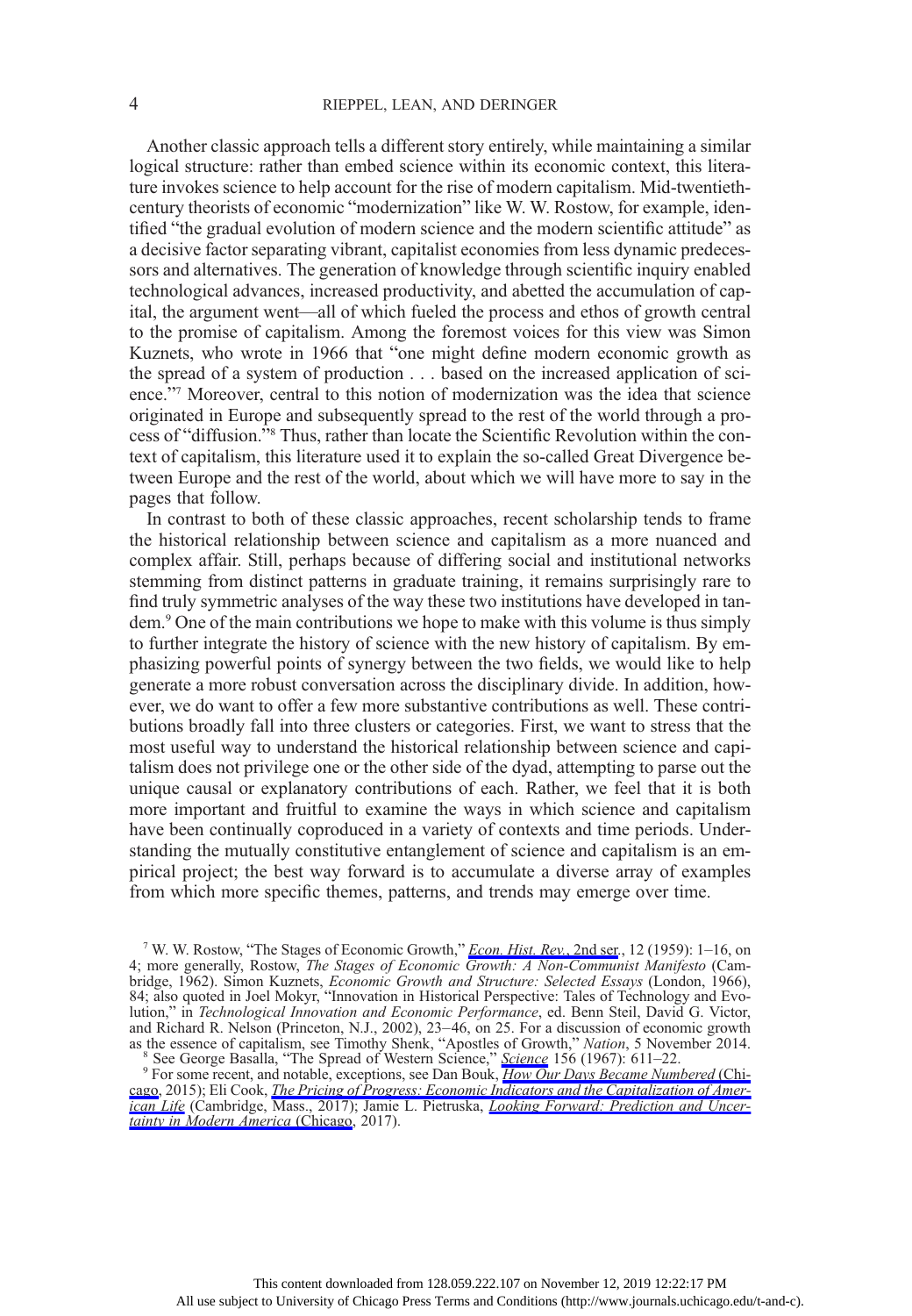Second, we worry that, perhaps because of its Marxian roots, scholarship on the way science and capitalism intersect often deploys a materialist ontology that downplays the importance of thinking. In contrast, we want to emphasize the role of cognitive practices such as theorizing, calculating, and so on, in both the history of science and capitalism. But we do not simply advocate a return to the history of ideas. Instead, we look to scholarship on the material culture of science for inspiration on how to break down the neat binary between thoughts and actions, words and things, representation and reality on which the Marxian distinction between base and superstructure ultimately relies.<sup>10</sup> Texts, utterances, and other representational artifacts can thus be regarded as real things in the world, whereas ways of knowing can be seen as a form of cognitive labor. Not only should thinking, calculating, planning, forecasting, organizing, and theorizing all be afforded a central place in the history of capitalism, we contend, but these seemingly abstract and disembodied activities can and ought to be studied as genuine forms of practice with the power to produce far-reaching effects in surprisingly distant parts of the world. This makes it possible to denaturalize some of our culture's most authoritative knowledge claims—rendering both modern science and capitalism as a product of particular people with specific motivations informed by their local circumstances—without denying how solid and durable those knowledge claims often turn out to be. $<sup>11</sup>$ </sup>

Last but not least, this volume seeks to challenge older assumptions about the spaces and places in which both science and capitalism developed. Here our aim is to do more than simply make evenhanded comparisons between different parts of the world. Instead, we want to insist that neither science nor capitalism can properly be said to have "originated" in any particular place whatsoever, geographic or otherwise. As a great deal of recent scholarship has been at pains to demonstrate, both institutions were continually produced and re-produced through a global process of circulation. Thus, in addition to moving beyond the laboratory and factory floor, this volume seeks to treat both science and capitalism as transregional, indeed global, phenomena. Further, in line with our desire to denaturalize both capitalist markets and scientific knowledge, we resist the temptation to treat either science or capitalism as a universal category, always and everywhere the same. Instead, both are historically contingent products of local practices. Of course, we do not deny that both have acquired considerable epistemic prestige and became geographically widespread. For that reason, much of this volume is geared to addressing the way science and capitalism rose to such power over the past several centuries, but without making teleological claims of

 $<sup>11</sup>$  For more on the way scientific theorizing in particular can be studied as a form of cognitive prac-</sup> tice, see, e.g., David Kaiser, Drawing Theories Apart: The Dispersion of Feynman Diagrams in Postwar Physics (Chicago, 2005); Hélène Mialet, *[Hawking Incorporated: Stephen Hawking and the](https://www.journals.uchicago.edu/action/showLinks?doi=10.1086%2F699170&crossref=10.7208%2Fchicago%2F9780226522296.001.0001&citationId=p_n_51)* [Anthropology of the Knowing Subject](https://www.journals.uchicago.edu/action/showLinks?doi=10.1086%2F699170&crossref=10.7208%2Fchicago%2F9780226522296.001.0001&citationId=p_n_51) (Chicago, 2012); Andrew Warwick, [Masters of Theory: Cam](https://www.journals.uchicago.edu/action/showLinks?doi=10.1086%2F699170&crossref=10.7208%2Fchicago%2F9780226873763.001.0001&citationId=p_n_52)[bridge and the Rise of Mathematical Physics](https://www.journals.uchicago.edu/action/showLinks?doi=10.1086%2F699170&crossref=10.7208%2Fchicago%2F9780226873763.001.0001&citationId=p_n_52) (Chicago, 2003). For an attempt to articulate a radically materialist metaphysics, see Gilles Deleuze and Félix Guattari, A Thousand Plateaus: Capitalism and Schizophrenia (Minneapolis, 1987); Graham Harman, Tool-Being: Heidegger and the Metaphysics of Objects (Chicago, 2002); Quentin Meillassoux, After Finitude: An Essay on the Necessity of Contingency (London, 2008).

<sup>&</sup>lt;sup>10</sup> The literature on new materialism is huge and getting bigger by the minute. In the history of science, we find the turn to study material culture especially useful. See, e.g., Peter Galison, *Image and* Logic: A Material Culture of Microphysics (Chicago, 1997); Hans-Jörg Rheinberger, Toward a History of Epistemic Things: Synthesizing Proteins in the Test Tube (Stanford, Calif., 1997); Pamela<br>Smith, The Body of the Artisan: Art and Experience in the Scientific Revolution (Chicago, 2004).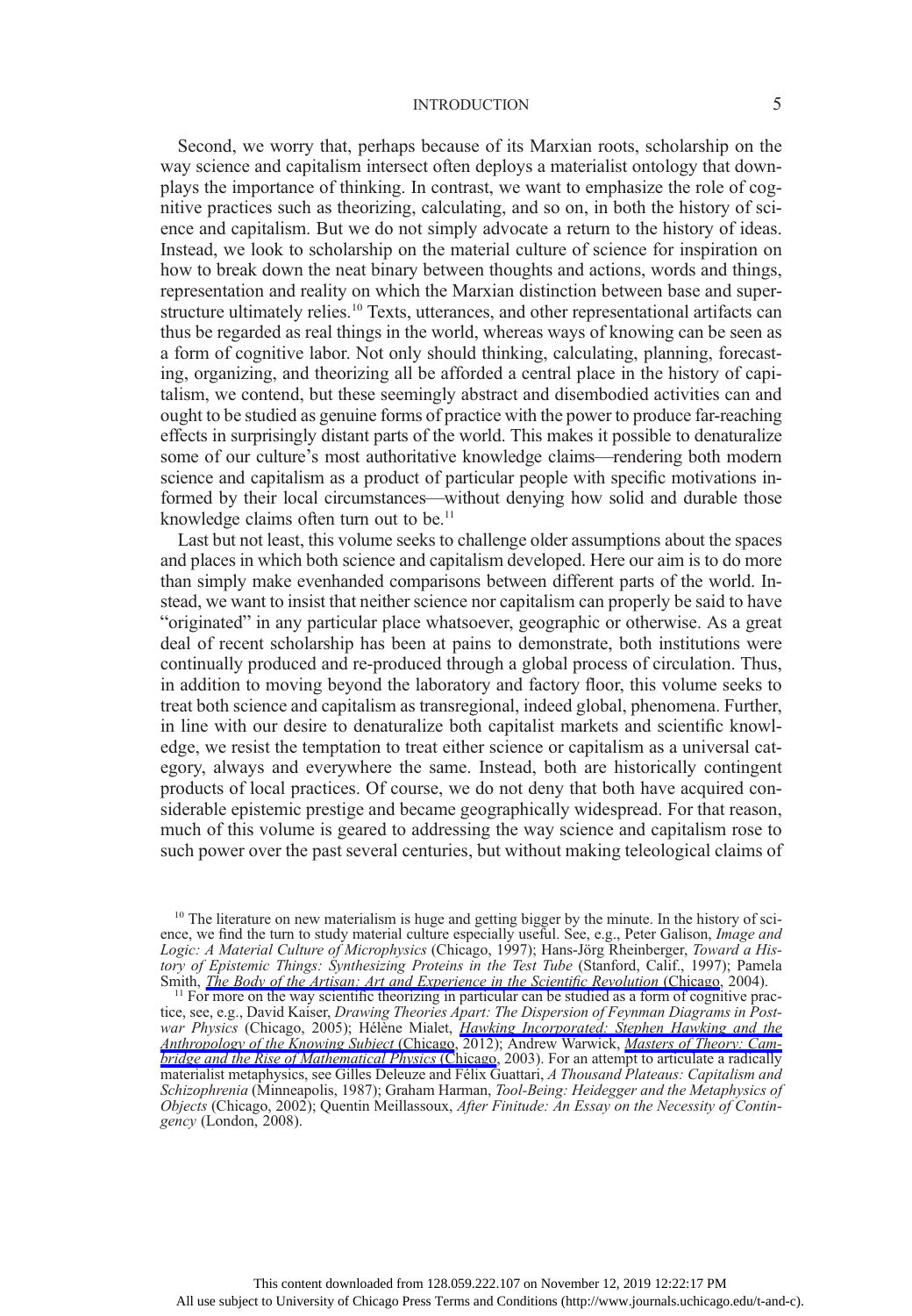inherently progressive development (or regressive fall from grace, as the case may  $be)$ <sup>12</sup>

The rest of this introduction spells out these scholarly interventions in further detail. But first, one major caveat needs to be made explicit: because we regard science and capitalism as historical entities that are continually enacted in practice, we deliberately resist the temptation to offer a stable definition of either. Instead, we treat both as objects of empirical study. The point here is not to drain the key words in our title of their meaning, insisting that all knowledge is scientific or every economy capitalist. Rather, it is to treat both cultural institutions as historically constituted entities. That said, we do recognize several strands of similarity that create a kind of family resemblance between different ways the political economy of modern capitalism has been enacted and the epistemic ideals of modern science performed. For example, capitalist societies are often described as ones in which markets play a central role as the principal mechanism to coordinate between supply and demand. According to Karl Polanyi, rather than embed the marketplace within a broader set of cultural institutions, modern capitalism reframes all manner of social interactions as market transactions.13 For that reason, capitalist societies tend to regard individual liberty as sacrosanct. They also feature strong legal regimes to protect private property and to enforce contracts. Finally, capitalism extends the commodity-form to nearly all aspects of life, including "intellectual property." But Polanyi's emphasis on the cash nexus as a mechanism for coordinating the circulation of commodities is not the only way to understand what is specific about the political economy of modern capitalism. A different but equally longstanding tradition primarily regards capitalism as an engine for the accumulation of wealth.14 On this view, capitalism should be understood as a means to generate sustained growth by systematically using a portion of today's profits to fund tomorrow's productive enterprises. Money only becomes capital once it has been invested to expand the means of production. Insofar as it functions as a technology for shaping the future, capital thus confers immense social and political power. Moreover, absent a means of redistribution, capitalist economies tend to concentrate wealth and often produce high levels of inequality. To borrow Thomas Piketty's evocative phrase, in capitalism, "the past devours the future."<sup>15</sup> But some-

2007); James Secord, "Knowledge in Transit," *[Isis](https://www.journals.uchicago.edu/action/showLinks?doi=10.1086%2F699170&system=10.1086%2F430657&citationId=p_n_62)* 95 (2004): 654–72.<br><sup>13</sup> See Karl Polanyi, *The Great Transformation* (New York, 1944). On the question of valuation in particular, see also Patrik Aspers and Jens Beckert, "Value in Markets," in *[The Worth of Goods: Val](https://www.journals.uchicago.edu/action/showLinks?doi=10.1086%2F699170&crossref=10.1093%2Facprof%3Aosobl%2F9780199594641.003.0001&citationId=p_n_66)*[uation and Pricing in the Economy](https://www.journals.uchicago.edu/action/showLinks?doi=10.1086%2F699170&crossref=10.1093%2Facprof%3Aosobl%2F9780199594641.003.0001&citationId=p_n_66) (Oxford, 2011), 3–38. That said, the reduction to monetary value has hardly gone uncontested. For a particularly vivid example, see Viviana Zelizer, Morals and Mar-<br>kets: The Development of Life Insurance in the United States (New York, 1979).

<sup>&</sup>lt;sup>12</sup> For an explicit defense of global history as an appropriate methodological framework for writing the history of capitalism, see, e.g., Sven Beckert, "Emancipation and Empire: Reconstructing the Worldwide Web of Cotton Production in the Age of the American Civil War," *[Amer. Hist. Rev.](https://www.journals.uchicago.edu/action/showLinks?doi=10.1086%2F699170&crossref=10.1086%2F530931&citationId=p_n_58)* 109 (2004): 1405–38; Beckert, "From Tuskegee to Togo: The Problem of Freedom in the Empire of Cotton," *[J. Amer. Hist](https://www.journals.uchicago.edu/action/showLinks?doi=10.1086%2F699170&crossref=10.2307%2F3659276&citationId=p_n_59).* 92 (2005): 498–526. For more on the importance of circulation to the history of science, see, e.g., Aileen Fyfe and Bernard Lightman, Science in the Marketplace: Nineteenth-Century Sites and Experiences (Chicago, 2007); David N. Livingstone, [Putting Science in Its Place:](https://www.journals.uchicago.edu/action/showLinks?doi=10.1086%2F699170&crossref=10.7208%2Fchicago%2F9780226487243.001.0001&citationId=p_n_60) [Geographies of Scienti](https://www.journals.uchicago.edu/action/showLinks?doi=10.1086%2F699170&crossref=10.7208%2Fchicago%2F9780226487243.001.0001&citationId=p_n_60)fic Knowledge (Chicago, 2003); Kapil Raj, [Relocating Modern Science: Cir](https://www.journals.uchicago.edu/action/showLinks?doi=10.1086%2F699170&crossref=10.1057%2F9780230625310&citationId=p_n_61)[culation and the Construction of Knowledge in South Asia and Europe, 1650](https://www.journals.uchicago.edu/action/showLinks?doi=10.1086%2F699170&crossref=10.1057%2F9780230625310&citationId=p_n_61)–1900 (Houndmills,

<sup>&</sup>lt;sup>14</sup> Karl Marx et al., *Capital: A Critique of Political Economy*, vol. 1 (London, 1992). For a more recent argument along these lines, see Fabian Muniesa, ed., *Capitalization: A Cultural Guide* (Paris, 2017).

<sup>&</sup>lt;sup>15</sup> Thomas Piketty, *Capital in the Twenty-First Century*, trans. Arthur Goldhammer (Cambridge, Mass., 2014), 571.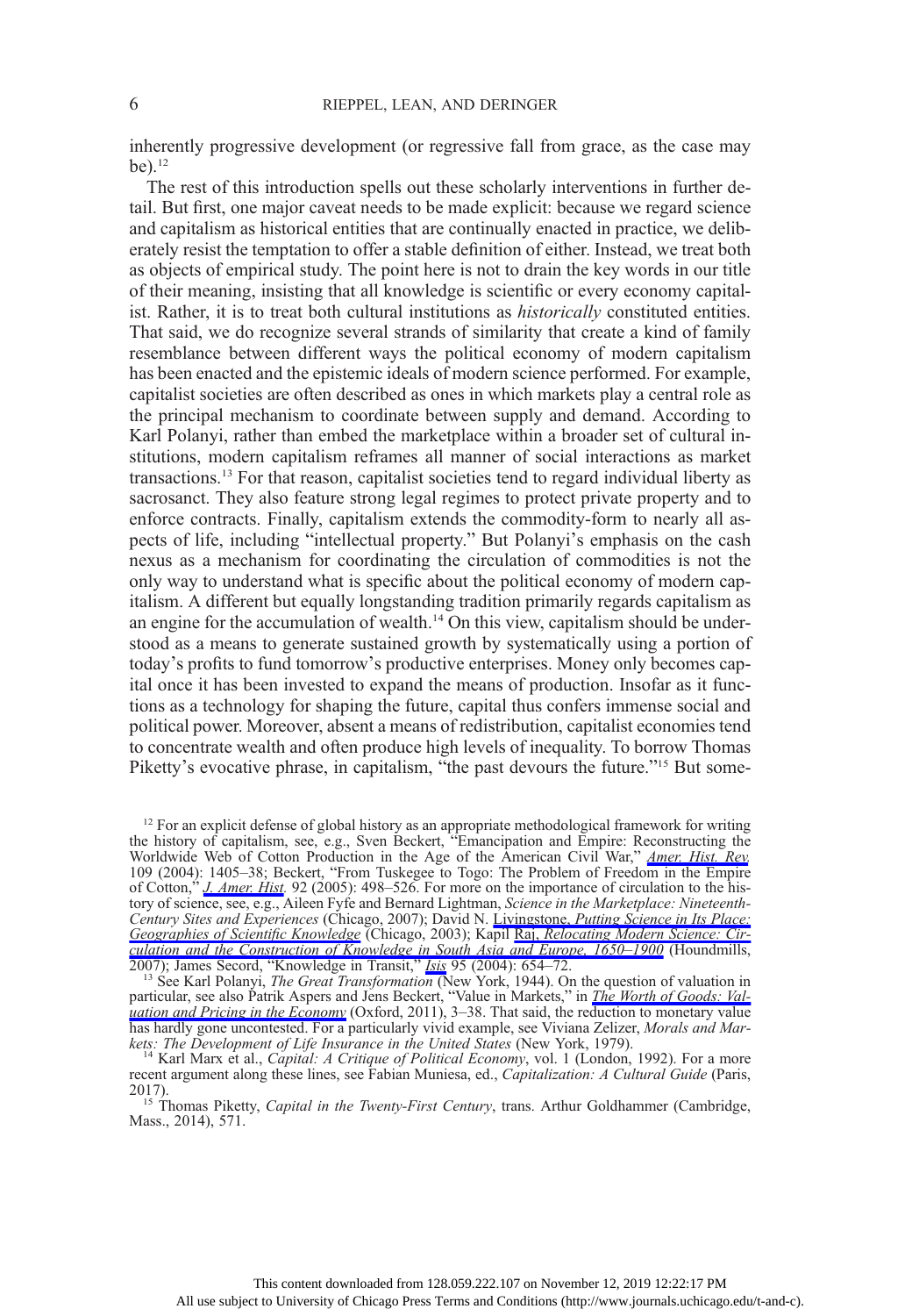thing similar holds true for science as well. Not only do ideas circulate, but they are also accumulated in "centers of calculation" such as museums, libraries, and all of the other institutions that collectively make up the epistemic infrastructure for knowledge production.16 Hence, scientific knowledge too is subject to both processes of circulation and acts of accumulation, which, in turn, helps to explain the uneven distribution of economic wealth and epistemic power.17

However we choose to describe the political economy of modern capitalism, one thing is certain: its roots run far deeper and its reach is far more expansive than the way we do business alone. Rather, capitalism may be likened to a Wittgensteinian "form of life," one that valorizes an impersonal, calculating sort of rationality as the cornerstone of sound judgement. Of course, modern science often makes similar claims for itself also, and it is widely invoked as both a model and litmus test of the right way to reason.<sup>18</sup> Thus, while we deliberately eschew making normative claims about the correct way to demarcate the boundaries of either science or capitalism, we recognize that both categories have been invested with considerable normative power. Rather than engaging in boundary disputes about what truly constitutes science or distinguishes capitalism, this volume therefore includes a number of essays that explicitly ask how precisely these boundaries were policed and enacted in practice (Arunabh Ghosh's piece on "capitalist" vs. "communist" statistics during the mid-twentieth century and Julia Fein's essay on the commodification of specimens in Stalinist Russia perhaps being the clearest examples).<sup>19</sup> Not seeking to ignore normative questions and controversies, we regard precisely these kinds of debates as especially fruitful objects of empirical investigation, because they help to illuminate how the changing relationship between science and capitalism was understood by specific people at particular times in history.<sup>20</sup>

The decision to treat science and capitalism as hotly contested but historically constituted categories also helps to delimit the chronological scope of this volume. Not only do science and capitalism both have a performative dimension, informing people's behavior while shaping the institutions that materially govern our lives, but, in a striking convergence, both also became objects of scholarly contemplation during the long nineteenth century. In each case, this happened as part of an effort to distinguish the right way to produce knowledge and the best way to organize a political economy. For example, whereas a number of words deriving from the Latin *scientia* have been used to characterize experiential knowledge of various kinds for hundreds of years,

<sup>&</sup>lt;sup>16</sup> On "centers of calculation," see Bruno Latour, Science in Action (Cambridge, Mass., 1987). On the infrastructure of knowledge production more broadly, see Lorraine Daston, ed., Science in the Archives: Pasts, Presents, Futures (Chicago, 2017); Joanna Radin, *[Life on Ice: A History of New Uses](https://www.journals.uchicago.edu/action/showLinks?doi=10.1086%2F699170&crossref=10.7208%2Fchicago%2F9780226448244.001.0001&citationId=p_n_76)* [for Cold Blood](https://www.journals.uchicago.edu/action/showLinks?doi=10.1086%2F699170&crossref=10.7208%2Fchicago%2F9780226448244.001.0001&citationId=p_n_76) (Chicago, 2017).<br><sup>17</sup> See Jessica Ratcliff, "The Great Data Divergence: Global History of Science within Global Eco-

nomic History," in Global Scientific Practice in an Age of Revolutions, 1750–1850, ed. Patrick Manning and Daniel Rood (Pittsburgh, 2016), 237–54.<br><sup>18</sup> For a history of the "epistemic virtue" of objectivity in particular, see Lorraine Daston and Peter

Galison, *Objectivity* (New York, 2007).<br><sup>19</sup> Arunabh Ghosh, "Lies, Damned Lies, and (Bourgeois) Statistics: Ascertaining Social Fact in Midcentury China and the Soviet Union"; Julia Fein, " 'Scientific Crude' for Currency: Prospecting for Specimens in Stalin's Siberia," both in this volume.<br><sup>20</sup> For more on this approach, see Thomas Gieryn, "Boundary-Work and the Demarcation of Sci-

ence from Non-Science," [Amer. Sociol. Rev.](https://www.journals.uchicago.edu/action/showLinks?doi=10.1086%2F699170&crossref=10.2307%2F2095325&citationId=p_n_82) 48 (1983): 781–95; Gieryn, Cultural Boundaries of Science: Credibility on the Line (Chicago, 1999).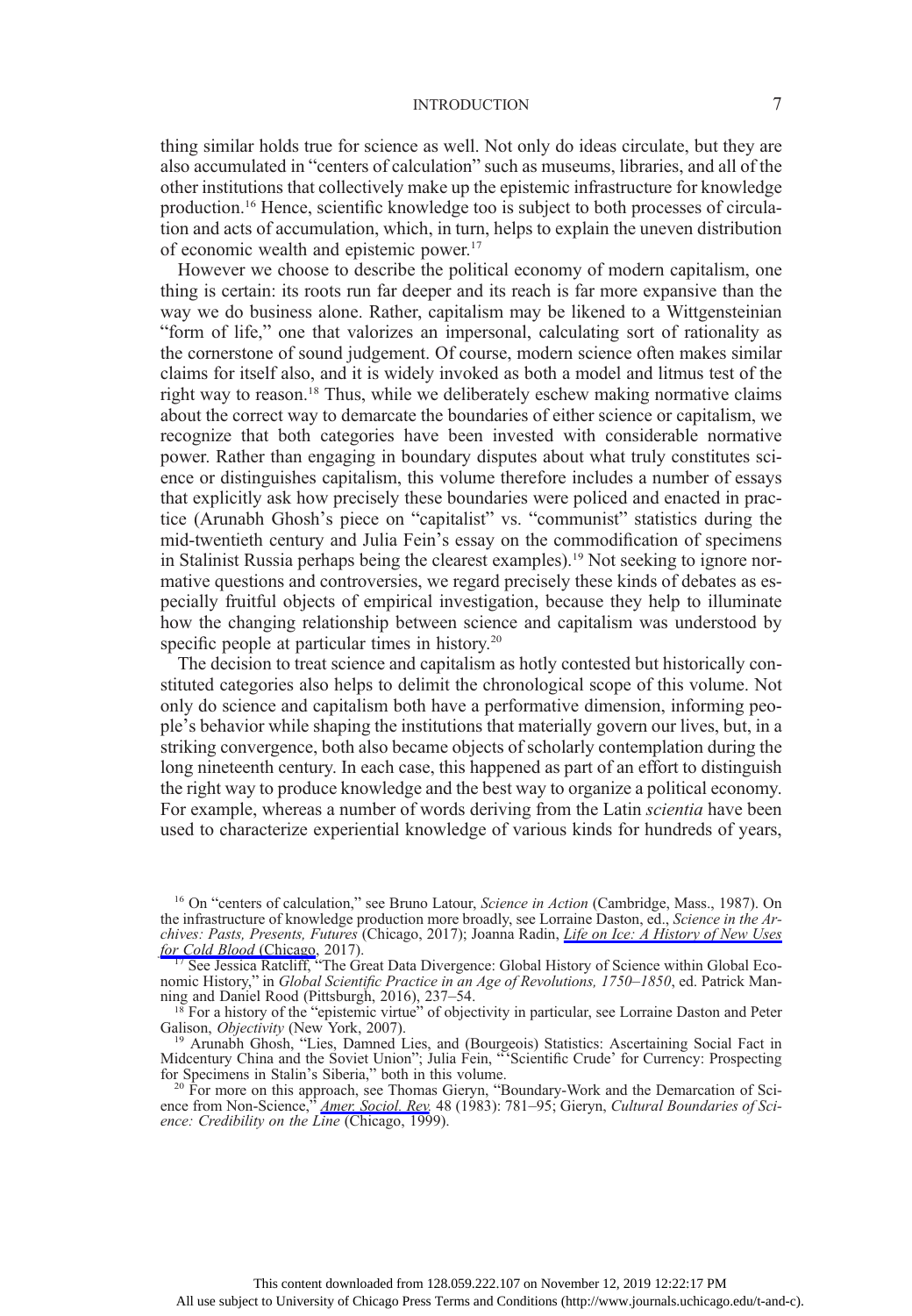there was no such thing as the "scientific method" (or the professional scientist, for that matter) until historians and philosophers such as William Whewell began speculating about the best way to generate reliable knowledge. It was thus in a highly prescriptive context that the notion of science as detailed and factual knowledge produced through an objective process of rigorous hypothesis testing arose.<sup>21</sup> The case of "capitalism" is even more clear. Although the word "capital" had long been used to denote assets, money, or commodities more broadly and "capitalist" as anyone who dealt in or otherwise had access to capital, the neologism "capitalism" was deliberately coined by mid-nineteenth-century radicals such as Proudhon and Marx to criticize a form of social organization they viewed as ruthless, unjust, and ultimately unstable. Before long, the word "capitalism" came into much wider use to describe a distinctly modern political economy in which a calculative acquisitiveness informed more and more everyday decision making.<sup>22</sup> To borrow terminology from Hallam Stevens's essay in this volume, both science and capitalism may therefore be said to constitute a performance that takes place on the stage of everyday life: to be a scientist or a capitalist is to perform a particular role in society.<sup>23</sup> And such performances only became possible once an appropriate "script" was available. For example, a large number of observers since Marx have pointed out that to be a capitalist is to be a particularly future-oriented cognitive agent, always projecting oneself into an imagined space where present investments may generate profits or incur losses.<sup>24</sup> Because this mercantile practice of projecting oneself into an imagined future was transferred to the creation of large-scale industrial endeavors during the long nineteenth century, the bulk of the essays that make up this volume concern events and circumstances that range from that period to the present day.

Once science and capitalism became objects of knowledge, their histories were also subjected to intense scrutiny and debate. In another striking convergence, the origins of both were then traced back to sixteenth- and seventeenth-century Europe. As this happened, both categories became means for distinguishing between the ancient and modern, the developed and primitive, the West and the rest, meaning that a fairly provincial script was used to appraise the knowledge-making and wealth-generating performances of people outside nineteenth-century Europe. Given this fraught historiographic terrain, we would have been remiss in ignoring the relationship between

<sup>21</sup> Henry M. Cowles, "The Age of Methods: William Whewell, Charles Peirce, and Scientific Kinds," *[Isis](https://www.journals.uchicago.edu/action/showLinks?doi=10.1086%2F699170&system=10.1086%2F689697&citationId=p_n_84)* 107 (2016): 722–37; Sydney Ross, "Scientist: The Story of a Word," *[Ann. Sci.](https://www.journals.uchicago.edu/action/showLinks?doi=10.1086%2F699170&crossref=10.1080%2F00033796200202722&citationId=p_n_85)* 18 (1962): 65–85; Richard Yeo, Defining Science: William Whewell, Natural Knowledge and Public Debate in Early Victorian Britain (Cambridge, 2003). <sup>22</sup> Werner Sombart, Der moderne Kapitalismus (Leipzig, 1902); Max Weber, Die protestantische

Ethik, und der Geist des Kapitalismus (Tübingen, 1905). For a brief history of the word "capitalism," see the introduction to Jürgen Kocka, Capitalism: A Short History, trans. Jeremiah Riemer (Princeton, N.J., 2016). See also Kocka and Marcel van der Linden, eds., Capitalism: The Reemergence of a Historical Concept (London, 2016).<br><sup>23</sup> See Hallam Stevens, "Starting up Biology in China: Performances of Life at BGI," in this vol-

ume; Erving Goffman, The Presentation of Self in Everyday Life (Garden City, N.Y., 1959); Richard Schechner, Performance Studies: An Introduction, 2nd ed. (New York, 2006). For an influential application of performance studies to the practice of science, see Stephen Hilgartner, Science on Stage: Expert Advice as Public Drama (Stanford, Calif., 2000).

<sup>24</sup> Jens Beckert, *Imagined Futures: Fictional Expectations and Capitalist Dynamics* (Cambridge, Mass., 2016), 1-2. For a similar kind of analysis, see Jonathan Levy, "Capital as Process and the History of Capitalism," *[Bus. Hist. Rev.](https://www.journals.uchicago.edu/action/showLinks?doi=10.1086%2F699170&crossref=10.1017%2FS0007680517001064&citationId=p_n_98)* 91 (2017): 483–510; Fabian Muniesa, ed., Capitalization: A Cultural Guide (Paris, 2017). Finally, see also Cook, The Pricing of Progress (cit. n. 9).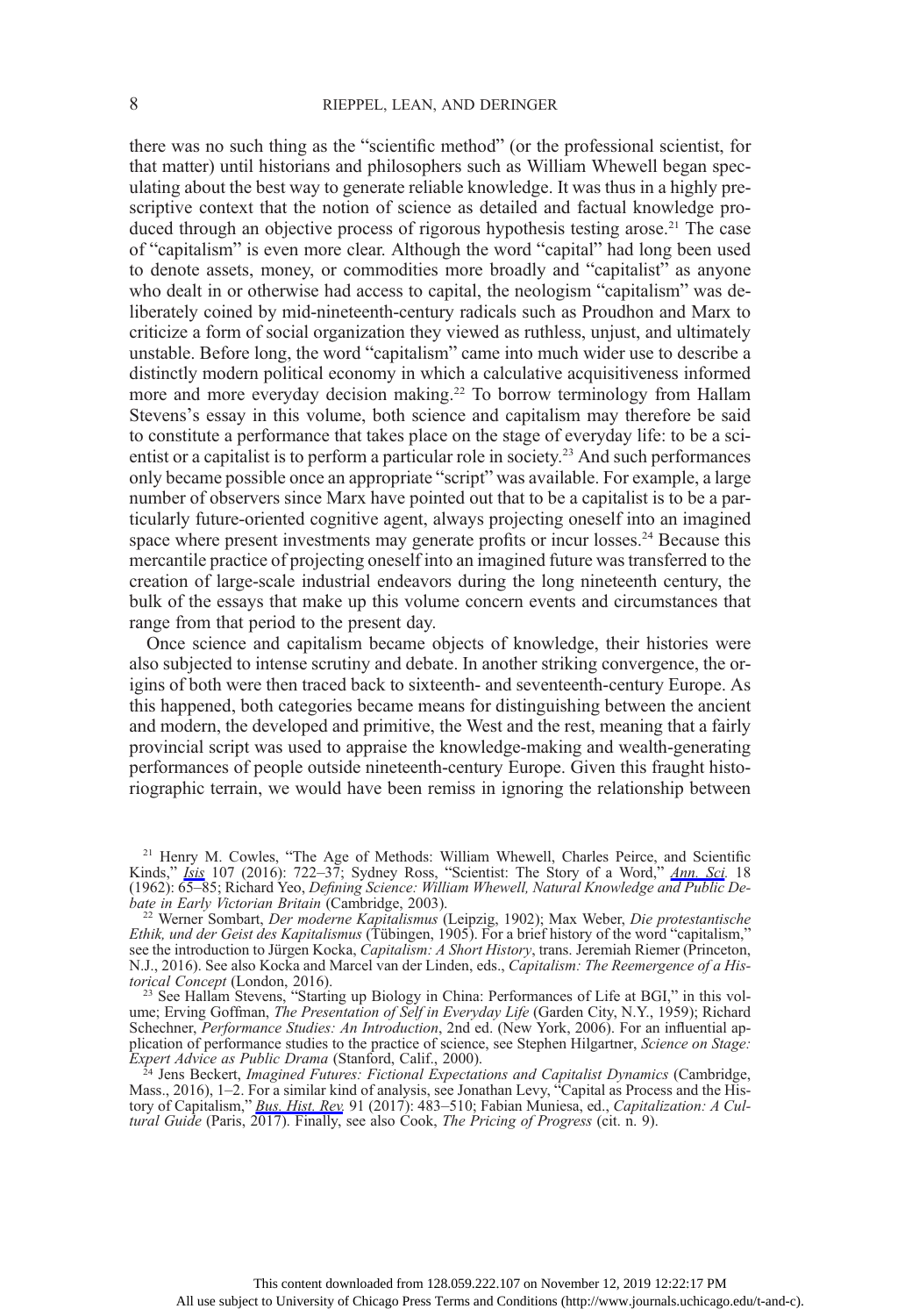knowledge and commerce in other places and time periods. For that reason, we have also made sure to include a number of essays that cover events and developments prior to the nineteenth century and outside of Europe, without thereby seeking to produce an origin story for either science or capitalism. Instead, our aim is to show how epistemic and commercial values—matters of fact and matters of exchange—intersected in other time periods and geographies also. What is more, several of the essays that follow go further and adopt an explicitly transnational focus, showing how knowledge and profits were both generated through encounters and interactions between people from different parts of the globe.

Finally, we would like to zoom out somewhat to discuss the organization of our table of contents as a whole. This volume begins with a wide-ranging historiographical think piece from Harold J. Cook, which we intend as a "companion piece" to this introduction.25 Next, we have chosen to group the rest of this volume's essays according to the different kinds of entanglements they most clearly address as a way to highlight the centrality of the entanglement concept to our way of thinking. Of course, it goes without saying that each of these essays speaks to more than just one kind of entanglement. Hence, they could have been organized into different clusters as well. Nonetheless, we do hope the organization of our table of contents will prove both interesting and illuminating to readers. The first of these clusters consists of three essays that, in one way or another, discuss the cognitive and manual labor that is required to not only create but also maintain the various kinds of infrastructures that support the entanglement between science and capitalism. The second cluster groups together three essays that all deal with a particular kind of knowledge work (indeed, what may be the most iconic and well-known kind of knowledge work) that has shaped the way economic transactions are carried out: calculation. Third, there is a larger cluster of five essays that all address how the entangled histories of science and capitalism have helped to give rise to new kinds of objects, entities, or relationships in the world, ranging from the Comstock Lode to the accident-prone driver, among several others. Finally, there is another cluster of three essays that all foreground the transnational entanglement between science and capitalism, connecting events, people, and processes in Europe and North America with Asia. We hope the contributions will help strengthen the volume's three principal scholarly interventions, each of which are discussed in more detail next.

#### DIVERGENCE AND ENTANGLEMENT

Whereas this volume deliberately eschews the question of when science truly began, or how capitalism really got started, others often invoke the rise of modern science to explain the so-called Great Divergence (or "Enrichment") that took place between Europe and the rest of the world during the long nineteenth century. Economic historians drawing upon the work of Douglass C. North, for example, emphasize the significance of formal and informal institutions in creating the conditions for growth and prosperity. Besides the creation of a strong system of private property law, a habit of plain dealing, and a valorization of thrift, these historians often cite a love of learn-

<sup>&</sup>lt;sup>25</sup> Harold J. Cook, "Sciences and Economies in the Scientific Revolution: Concepts, Materials, and Commensurable Fragments," in this volume.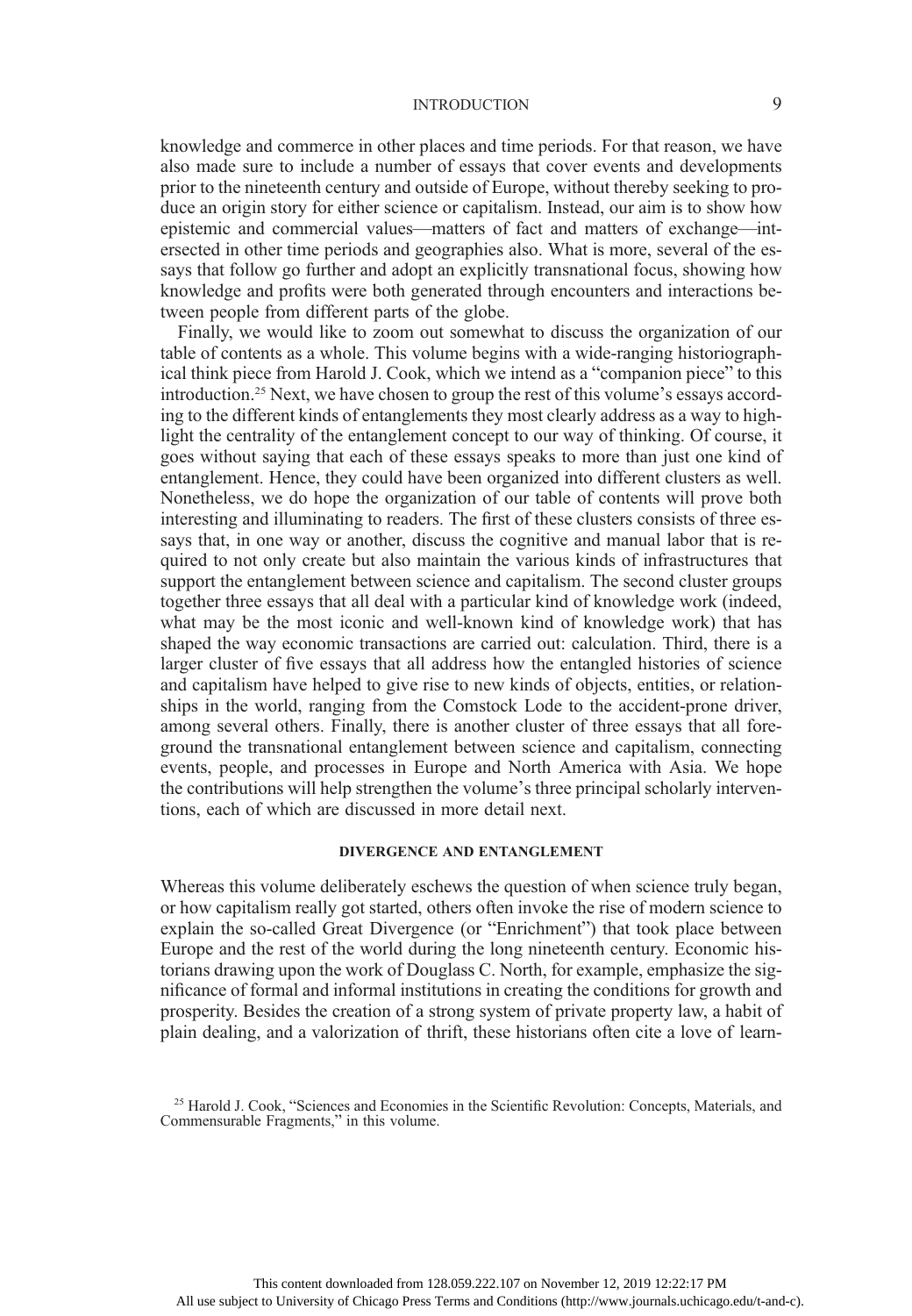ing, a unique openness to useful ideas, and a constant desire to devise better ways of getting things done as direct contributions to the creation of modern capitalism.26 One of the most strident articulations of such an argument is by Joel Mokyr, who attributes the disproportionate economic success of Europe and North America to their exceptional culture. As recently as 2016, Mokyr argued that it was technological innovation that primarily fueled the Great Divergence: "the explosion of technological progress in the West was made possible by cultural changes," he contends, which "affected technology both directly, by changing attitudes toward the natural world, and indirectly, by creating and nurturing institutions that stimulated and supported the accumulation and diffusion of 'useful knowledge.'"<sup>27</sup> For a number of complex and interrelated reasons that included a faith in progress and concomitant irreverence for the wisdom of ancients, these cultural changes took place in Europe. As a result, it was Europe (as well as its former colonies in North America) that diverged from the rest of the world.<sup>28</sup>

The notion that uniquely Western cultural innovations were primarily responsible for the Great Divergence has not escaped criticism, however. For example, economic historians informed by world systems theory have tried to "reorient" both economic and world history to demonstrate the crucial role of non-Western societies in the making of the early modern and modern world.<sup>29</sup> By establishing Asia as one of many centers in the early modern global economy, they effectively provincialize narratives of the European miracle and Western exceptionalism in the history of capitalism.30 But these histories remain fundamentally comparative in their approach, and one can even detect the specter of civilizational comparisons in some attempts to identify

<sup>26</sup> See, e.g., Stephen H. Haber et al., eds., *Political Institutions and Financial Development* (Stanford, Calif., 2008); Deirdre N. McCloskey, Bourgeois Equality: How Ideas, Not Capital or Institutions, Enriched the World (Chicago, 2016); McCloskey, Bourgeois Dignity: Why Economics Can't Explain the Modern World (Chicago, 2010); Douglass C. North, "Institutions," *[J. Econ. Perspect.](https://www.journals.uchicago.edu/action/showLinks?doi=10.1086%2F699170&crossref=10.1257%2Fjep.5.1.97&citationId=p_n_105)* 5 (1991): 97–112; North, "Institutions, Ideology, and Economic Performance," Cato J. 11 (1992): 477-96; North, Understanding the Process of Economic Change (Princeton, N.J., [2005\); North, John](https://www.journals.uchicago.edu/action/showLinks?doi=10.1086%2F699170&crossref=10.3386%2Fw12795&citationId=p_n_108) Joseph Wallis, and Barry R. Weingast, "[A Conceptual Framework for Interpreting Recorded](https://www.journals.uchicago.edu/action/showLinks?doi=10.1086%2F699170&crossref=10.3386%2Fw12795&citationId=p_n_108) Human

History" (working paper, National Bureau of Economic Research, 2006).<br><sup>27</sup> Joel Mokyr, *A Culture of Growth: The Origins of the Modern Economy* (Princeton, N.J., 2016), 7.<br><sup>28</sup> See also Joel Mokyr, *The Gifts of Athena: Th* (Princeton, N.J., 2002); Margaret C. Jacob and Larry Stewart, Practical Matter: Newton's Science in the Service of Industry and Empire (Cambridge, Mass., 2004); Mokyr, The Enlightened Economy: An Economic History of Britain 1700–1850 (New Haven, Conn., 2009); Jacob, The First Knowledge Economy: Human Capital and the European Economy, 1750–1850 (Cambridge, 2014). For a recent review of economic and economic-historical literature on this subject, see Cormac Ó Gráda, "Did Sci-

ence Cause the Industrial Revolution?," *[J. Econ. Lit](https://www.journals.uchicago.edu/action/showLinks?doi=10.1086%2F699170&crossref=10.1257%2Fjel.54.1.224&citationId=p_n_116).* 54 (2016): 224–39.<br><sup>29</sup> Key scholars associated with this approach include Janet Abu-Lughod, *Before European Hege*mony: The World System A.D. 1250–1350 (Oxford, 1991); Andre Gunder Frank, ReOrient: Global Economy in the Asian Age (Berkeley and Los Angeles, 1998); Kenneth Pomeranz, The Great Divergence: China, Europe and the Making of the Modern World Economy (Princeton, N.J., 2000), among others. For more on the world systems theory approach to global inequality, see Daniel Chirot and Thomas D. Hall, "World-System Theory," *[Annu. Rev. Sociol](https://www.journals.uchicago.edu/action/showLinks?doi=10.1086%2F699170&crossref=10.1146%2Fannurev.so.08.080182.000501&citationId=p_n_120).* 8 (1982): 81-106; Immanuel Maurice Wallerstein, The Modern World-System, 4 vols. (Berkeley and Los Angeles, 2011); Wallerstein, The Essential Wallerstein (New York, 2000).<br><sup>30</sup> Pomeranz, *The Great Divergence* (cit. n. 29) may be the most influential study to make this ar-

gument. Others include Roy Bin Wong, China Transformed: Historical Chang and the Limits of European Experience (Ithaca, N.Y., 1997). See also Richard von Glahn, Fountain of Fortune: Money and Monetary Policy in China, 1000–1700 (Berkeley and Los Angeles, 1996), which demonstrates late Ming China's massive appetite for imported silver from the Americas and its far-reaching consequences for the globalization of the early modern world economy.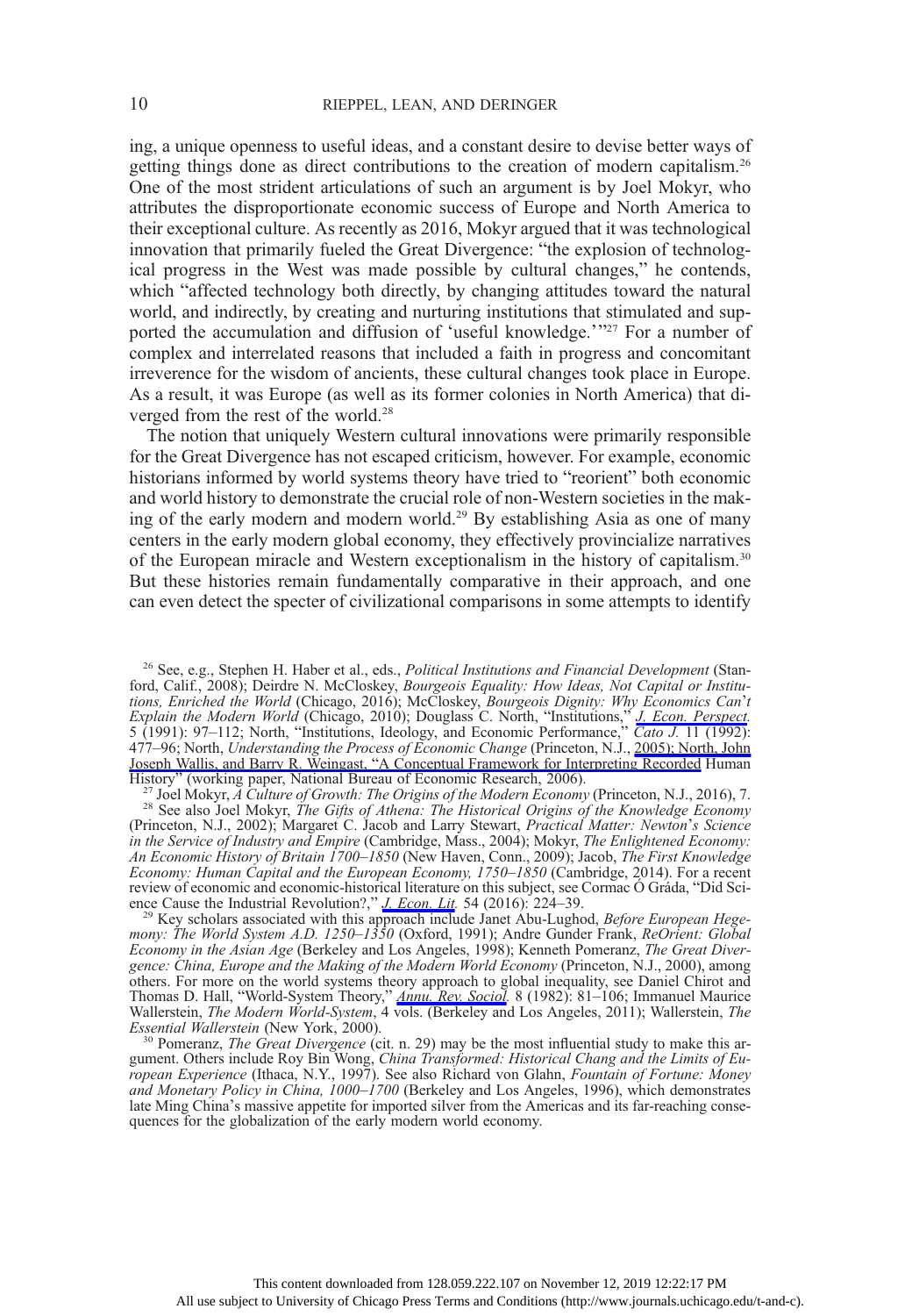an Asian age as an alternative to Euro-American versions of capitalism and industrialization.31 As such, many world systems theorists cannot be said to fully reject the fundamental units of analysis—the "West" and the "rest"—that underlie triumphalist accounts of European exceptionalism. Finally, while there is no denying that many areas of Europe and North America became far richer and more commercially powerful than other parts of the world during the past three or four centuries, narratives of divergence tend to pay less attention to the way global capitalism was continually being made and remade after the point of divergence.<sup>32</sup> Ironically, insofar as they neglect non-Western players as active agents in the global economy after the point of divergence, these narratives fail to account for the dynamic and truly global character of modern capitalism during all periods of its development.

A more recent critique of the Great Divergence argument has been articulated by historians of capitalism who insist that slavery, imperialism, and other means of coercive value extraction must be placed at the center of any narrative about the phenomenal enrichment of Europe and North America between the seventeenth and late nineteenth centuries.33 In his recent book on the worldwide web of cotton production, for example, Sven Beckert coins the term "war capitalism" to describe the forceful extraction and transfer of wealth from Asia, Africa, and the Americas that took place during Europe's "Age of Exploration." In so doing, he explicitly emphasizes the extent to which violence, coercion, and political power were leveraged to build the material infrastructure upon which free trade ideology has been erected.<sup>34</sup> In this view, the Great Divergence resulted not so much from an explosion in technical know-how as from a willingness on the part of Europe's imperial powers to bring their warmaking capacities to bear on extracting and channeling the world's productive resources to fuel their own economic development. Although this line of argument does share some family resemblances with world systems theory, it avoids many of the pitfalls that plague the comparative method by adopting a more truly transnational approach. Moreover, historians of capitalism also depart from world systems theory in their tendency to foreground particular choices made by individual people working in concert to further their interests over structural analyses of how the West came to dominate the rest of the world.

The claim that modern capitalism was built on a foundation of imperial exploitation, military expropriation, and coerced labor offers a welcome corrective to the triumphalist narrative in which technological innovation primarily fueled economic

 $31$  For a study that seeks to reverse the comparative asymmetry in examining early modern world economic development, see Wong, *China Transformed* (cit. n. 30). For a book that takes extra care to choose comparable units of economic development for purposes of comparing world economic change, see Pomeranz, The Great Divergence (cit. n. 29).

<sup>&</sup>lt;sup>32</sup> Pomeranz, The Great Divergence (cit. n. 29), for example, jumps at the end of the study from the point of "divergence" during the eighteenth century to the twenty-first century, when Asian global economic dominance once again seems impossible to deny.

 $^{33}$  For more on the argument that slavery drove the development of North American capitalism in particular, see, e.g., Edward E. Baptist, The Half Has Never Been Told: Slavery and the Making of American Capitalism (New York, 2014); Sven Beckert and Seth Rockman, eds., **Slavery'[s Capital](https://www.journals.uchicago.edu/action/showLinks?doi=10.1086%2F699170&crossref=10.9783%2F9780812293098&citationId=p_n_130)**[ism: A New History of American Economic Development](https://www.journals.uchicago.edu/action/showLinks?doi=10.1086%2F699170&crossref=10.9783%2F9780812293098&citationId=p_n_130) (Philadelphia, 2016); Walter Johnson, River of Dark Dreams: Slavery and Empire in the Cotton Kingdom (Cambridge, Mass., 2013); Peter Linebaugh and Marcus Rediker, The Many-Headed Hydra: Sailors, Slaves, Commoners, and the Hidden History of the Revolutionary Atlantic (Boston, 2000).<br><sup>34</sup> Sven Beckert, *Empire of Cotton: A Global History* (New York, 2014).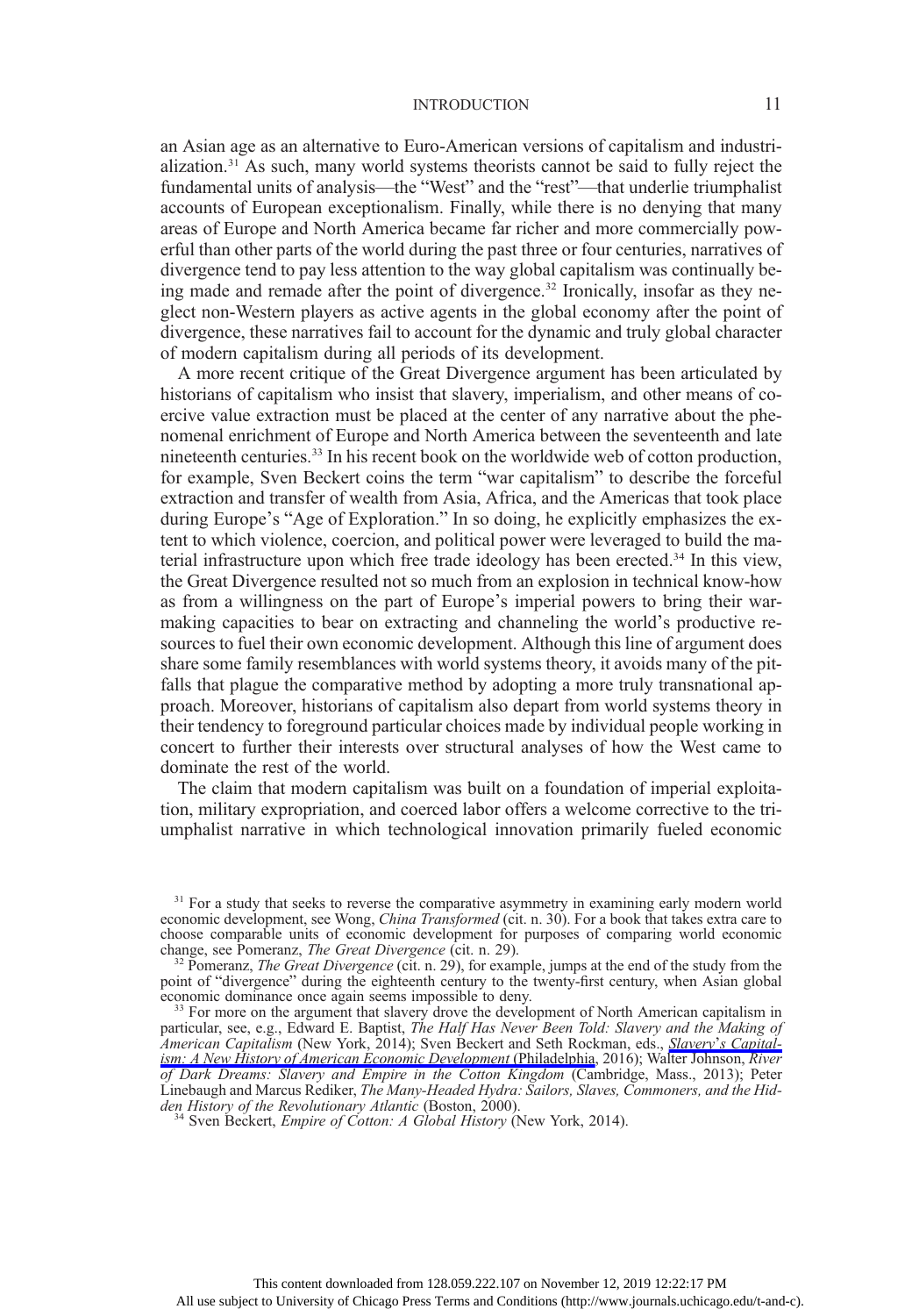growth. But one might nonetheless worry that revisionist accounts go too far in writing the history of science and technology out of the story altogether. Kenneth Pomeranz, for example, makes the counterfactual claim that if China had access to the same resources as the West, the Great Divergence might not have occurred. But this line of reasoning neglects what one scholar refers to as the "human factor," which gave rise to a shift from appreciating coal as a resource upholding livelihood—a principal goal of imperial statecraft during the late Qing Empire—to regarding it as a necessary fuel for survival in an industrial world order.<sup>35</sup> Perhaps even worse is that a failure to address knowledge production leaves the history of capitalism vulnerable to the counterfactual claim that absent the prevalence of coerced labor and imperial expropriation, the Great Divergence would have still taken place.<sup>36</sup>

Ultimately, Great Divergence narratives largely ignore the degree to which science, capitalism, and imperialism all coproduced one another. As a great deal of work in the history of science makes abundantly clear, there is no separating imperial expansion and commercial motives on the one hand from the production of useful knowledge on the other.37 For example, Harold Cook's influential account of the Dutch East India Company's scientific work convincingly demonstrates that without taking the "activities of commerce, including the trading ventures once called voyages of discovery" into account, it would be very difficult to answer the deceptively obvious question of why such "an enormous amount of personal time and effort, and economic and other resources, come to be devoted to seeking out and acquiring precise and accurate descriptive information about natural things."<sup>38</sup> Thus, even if it were possible to eliminate imperialism from European history conceptually, there is no reason to suspect that the institutions responsible for the growth of both modern science and the production of new technologies would remain unchanged. Given how closely the practice of science and imperial statecraft were bound up with one another, it is impossible to maintain that one, not the other, must be afforded a primary causal role in explaining the Great Divergence.

It is for precisely that reason that we favor the idiom of entanglement, which has previously been put to powerful use by scholars such as Michelle Murphy, who draws upon it to explain the complicated, transnational, and sometimes unsettling inter-

tanic Gardens (New York, 1979); Richard Drayton, Nature's Government: Science, Imperial Britain, and the "Improvement" of the World (New Haven, Conn., 2000); John Gascoigne, Science in the Service of Empire: Joseph Banks, the British State and the Uses of Science in the Age of Revolution (Cambridge, 1998); Lisbet Koerner, *Linnaeus: Nature and Nation* (Cambridge, Mass., 1999); Schie-binger, *Plants and Empire* (cit. n. 3).

<sup>38</sup> Harold John Cook, Matters of Exchange: Commerce, Medicine, and Science in the Dutch Golden Age (New Haven, Conn., 2007), 45, 6.

<sup>&</sup>lt;sup>35</sup> See Shellen Wu, *Empires of Coal: Fueling China's Entry into the Modern World Order, 1860–1920* (Stanford, Calif., 2015).

<sup>&</sup>lt;sup>36</sup> See, e.g., Deirdre N. McCloskey, "The Industrial Revolution, 1780–1860: A Survey," in *The Eco*nomic History of Britain since 1700, ed. Roderick Floud and Deirdre N. McCloskey (Cambridge, 1981), 242–70. The controversy has become especially fierce in debates about the importance of slavery to the historical development of American capitalism in particular. See, e.g., Alan L. Olmstead, review of The Half That Has Never Been Told, by Edward Baptist, J. Econ. Hist. 75 (2015): 919– 23. For an overview of the recent controversy, see Marc Parry, "Shackles and Dollars," Chronicle of Higher Education, 8 December 2016. For a methodological defense of the counterfactual method for apportioning causal power, see Tim De Mey and Erik Weber, "Explanation and Thought Exper-iments in History," [Hist. & Theory](https://www.journals.uchicago.edu/action/showLinks?doi=10.1086%2F699170&crossref=10.1111%2F1468-2303.00227&citationId=p_n_138) 42 (2003): 28–38.<br><sup>37</sup> See, e.g., Lucile Brockway, Science and Colonial Expansion: The Role of the British Royal Bo-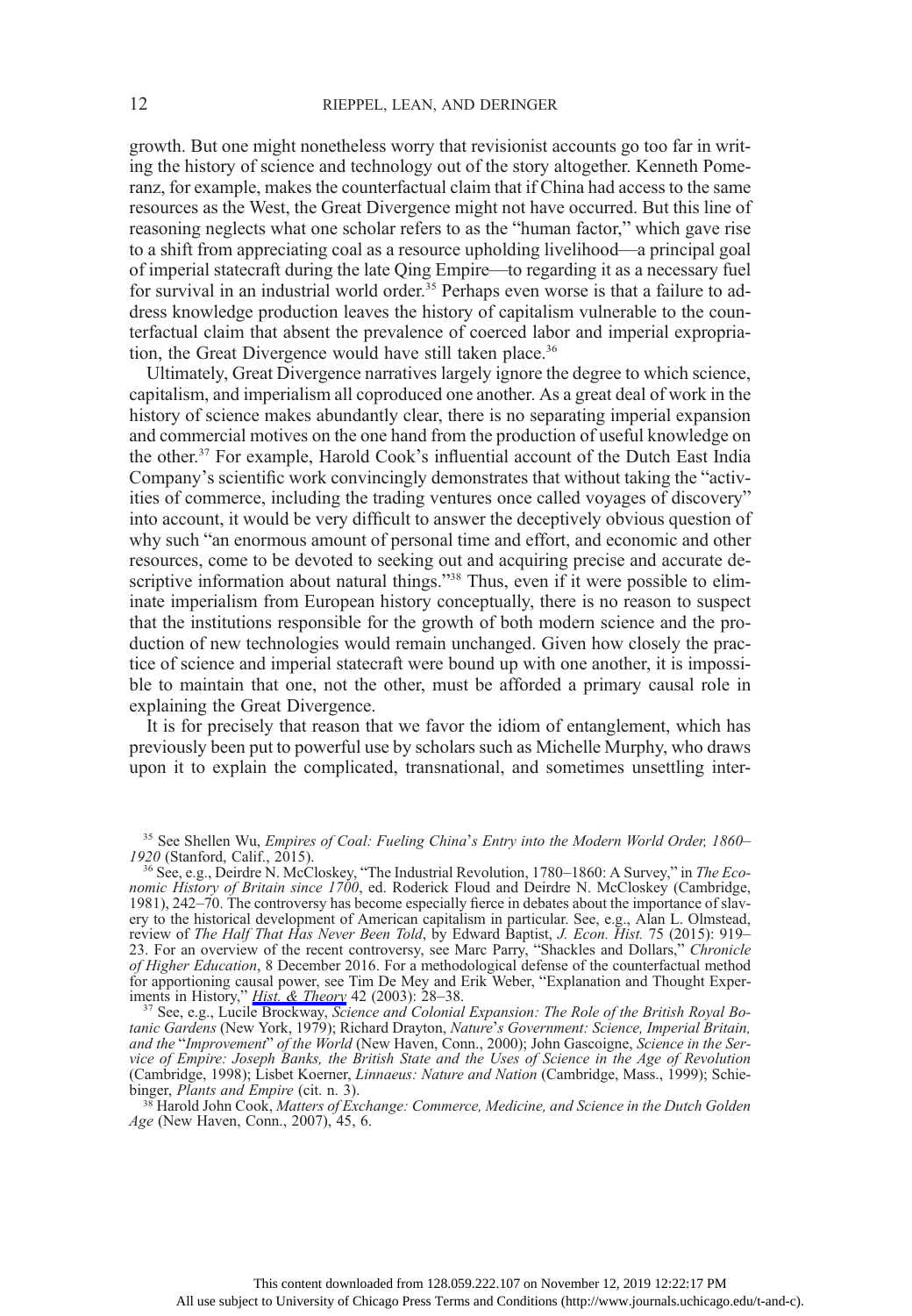actions between reproductive health efforts, feminist political movements, technoscience, capitalist enterprise, and American imperial ambitions in the 1970s and 1980s.39 Instead of trying to isolate direct causal influences, the idiom of entanglement highlights complicated circuits, unanticipated trajectories, and feedback loops. We argue that this idiom is particularly useful for exploring the interrelated development of both science and capitalism for at least three key reasons. First, entanglement emphasizes the complexity, contingency, and variety of relationships that make up the science-capitalism nexus. To think of science and capitalism as entangled is to suggest the futility of insisting that any one causal thread should have primacy over another. Instead, doing so highlights the fact that, when viewed in detail in specific contexts, the relationship between science and capitalism is highly convoluted and does not follow any single prescribed path or trajectory. As Murphy notes, such entanglements can be "uneasy," and their ramifications unpredictable. Second, entanglement also offers a way to think about the durability of science and capitalism by showing how they are often reinforced and strengthened through their interaction. As anyone who owns a pair of earbuds will know, tangles are not only complex but also intransigent. They tend not to untangle easily and thus can be hard to undo. Third, entanglement offers a useful way—a useful "topology," as Murphy puts it through which to think about the geographic spaces and scales across which science and capitalism interact.<sup>40</sup> As the essays in this volume show, science and capitalism have often become wound together in distinctive and powerful ways within specific local settings. But the threads that feed into those local knottings are also part of networks and circuits that far transcend the local and can be truly global. Perhaps most important of all is that entanglement offers a useful idiom for thinking about science and capitalism as part of the same, larger assemblage. Thus, rather than attempting to parse out the relative importance or causal power of each, this volume instead wants to suggest that both derive their considerable power and significance from being so readily, and so often, conjoined.

#### KNOWLEDGE WORK

If this volume's first scholarly intervention involves a shift from narratives of divergence to ones that foreground entanglement, its second is to inquire into the cognitive labor—what we call "knowledge work"—that generated many of the nodes around which the history of science became so entangled with the history of capitalism. To do so, we want to foreground specific practices more so than general ideas—focusing on the routinized activities that constitute economic life and scientific inquiry, along with the material things through which those activities are conducted, the "know-how" that makes them possible, the institutions and mores that structure them,

<sup>&</sup>lt;sup>39</sup> Michelle Murphy, Seizing the Means of Reproduction: Entanglements of Feminism, Health, and Technoscience (Durham, N.C., 2012). There is also a rich anthropological literature on entanglement, notably as a way to theorize the interactions between different cultural groups (e.g., Western and non-Western groups in colonial encounters) and between human social life and the material world. See Nicholas Thomas, Entangled Objects: Exchange, Material Culture, and Colonialism in the Pacific (Cambridge, Mass., 1991); Ian Hodder, "Human-Thing Entanglement: Towards an Integrated Archaeological Perspective," *[J. Roy. Anthropol. Inst.](https://www.journals.uchicago.edu/action/showLinks?doi=10.1086%2F699170&crossref=10.1111%2Fj.1467-9655.2010.01674.x&citationId=p_n_147)* 17 (2011): 154–77; Hodder, Entangled: An Archaeology of the Relationship between Humans and Things (Malden, Mass., 2012). <sup>40</sup> Murphy, *Seizing the Means* (cit. n. 39), 11–21.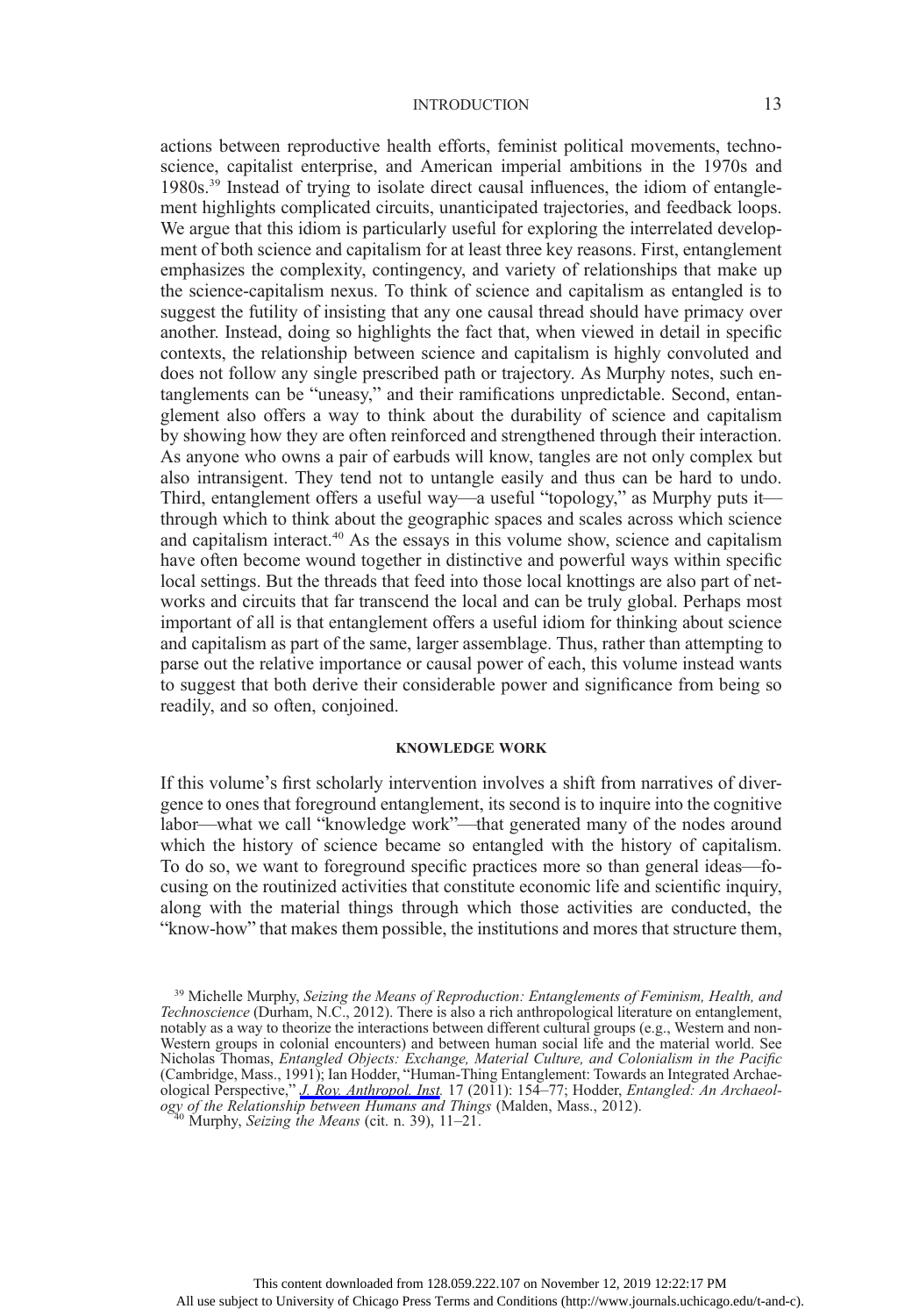the emotions they elicit, and so on.<sup>41</sup> Attention to practice has, of course, been one of the defining methodological trends in the history of science, especially since the 1990s, when scholars turned to the close examination of scientific practice as a way forward out of vexing disputes about the realism versus constructed-ness of scientific theories. Something similar is true for the history of capitalism as well. To no small degree, the history of capitalism and the history of science might therefore be written as histories of gerunds: managing, planning, measuring, calculating, predicting, experimenting, modeling, collecting, classifying, and so on, to name just a few. By studying these technical practices "in action," we can examine how seemingly natural, inevitable, or "black-boxed" aspects of economic order or scientific knowledge were in fact the product of local cultures, personal interests, contested choices, and historical contingencies. In a word, we want to focus attention on the intellectual labor through which science and capitalism were coproduced.

One broad realm of practice—one gerund—that offers an especially good opportunity for collaboration between historians of science and capitalism is, simply put, thinking. Among the most impressive achievements of the historiography of science has been the ability to show that scientific thinking does not simply proceed through individual inspiration or relentless methodicality but is rather diverse, disorderly, and surprising. Older histories of scientific ideas or scientific thought, understood as an accretion of static units of knowledge, have long since given way to an image of scientific thinking as a dynamic social and material process. By comparison, attention to the dynamism and complexity of economic thinking is of a somewhat more recent vintage. Dominant models of capitalism, both Marxist and neoclassical, long left relatively little room for thinking as an open-ended and generative activity and thus downplayed its significance as an object of social and economic analysis. In Marxist analyses, conscious acts of thinking have been seen as the expression of underlying material interests and the class consciousness they beget. In neoclassical models, the presumption is that all individuals, or at least those who move markets, act in ways that maximize their self-interest; what they "think" they are doing is far less important than what their economic choices reveal about their true preferences.

Yet recent scholarship, both in the new history of capitalism and in other fields like economic sociology and anthropology, has put thinking back at the center of capitalist action, showing that economic actors are "subjects" and that capitalism is, in a profound sense, an epistemic system.42 This effort to reopen the cognitive space of capitalism can be seen, for example, in the efforts of historians of capitalism to recover how foundational concepts in modern economic life—credit, risk, profit, the economy,

<sup>&</sup>lt;sup>41</sup> For a discussion of the value of studying practice in the history of capitalism, see Kenneth Lipartito, "Connecting the Cultural and the Material in Business History," *[Enterprise Soc.](https://www.journals.uchicago.edu/action/showLinks?doi=10.1086%2F699170&crossref=10.1093%2Fes%2Fkht092&citationId=p_n_151)* 14 (2013): 686–704. The literature on scientific practice is certainly far too vast to do justice to here. Some especially influential examples include Andrew Pickering, ed., Science as Practice and Culture (Chicago, 1992); Robert Kohler, Lords of the Fly: Drosophila Genetics and the Experimental Life (Chicago, 1994); Pickering, *[The Mangle of Practice: Time, Agency, and Science](https://www.journals.uchicago.edu/action/showLinks?doi=10.1086%2F699170&crossref=10.7208%2Fchicago%2F9780226668253.001.0001&citationId=p_n_153)* (Chicago, 1995); Galison, Image and Logic (cit. n. 10).  $42$  On the importance of seeing economic actors as "not simple decision makers but also *thinking* 

subjects," see Hirokazu Miyazaki, [Arbitraging Japan: Dreams of Capitalism at the End of Finance](https://www.journals.uchicago.edu/action/showLinks?doi=10.1086%2F699170&crossref=10.1525%2Fcalifornia%2F9780520273474.001.0001&citationId=p_n_156) [\(Berkeley and Los Angeles,](https://www.journals.uchicago.edu/action/showLinks?doi=10.1086%2F699170&crossref=10.1525%2Fcalifornia%2F9780520273474.001.0001&citationId=p_n_156) 2013), 6. On experimental systems and epistemic things, see Rheinberger, Toward a History (cit. n. 10).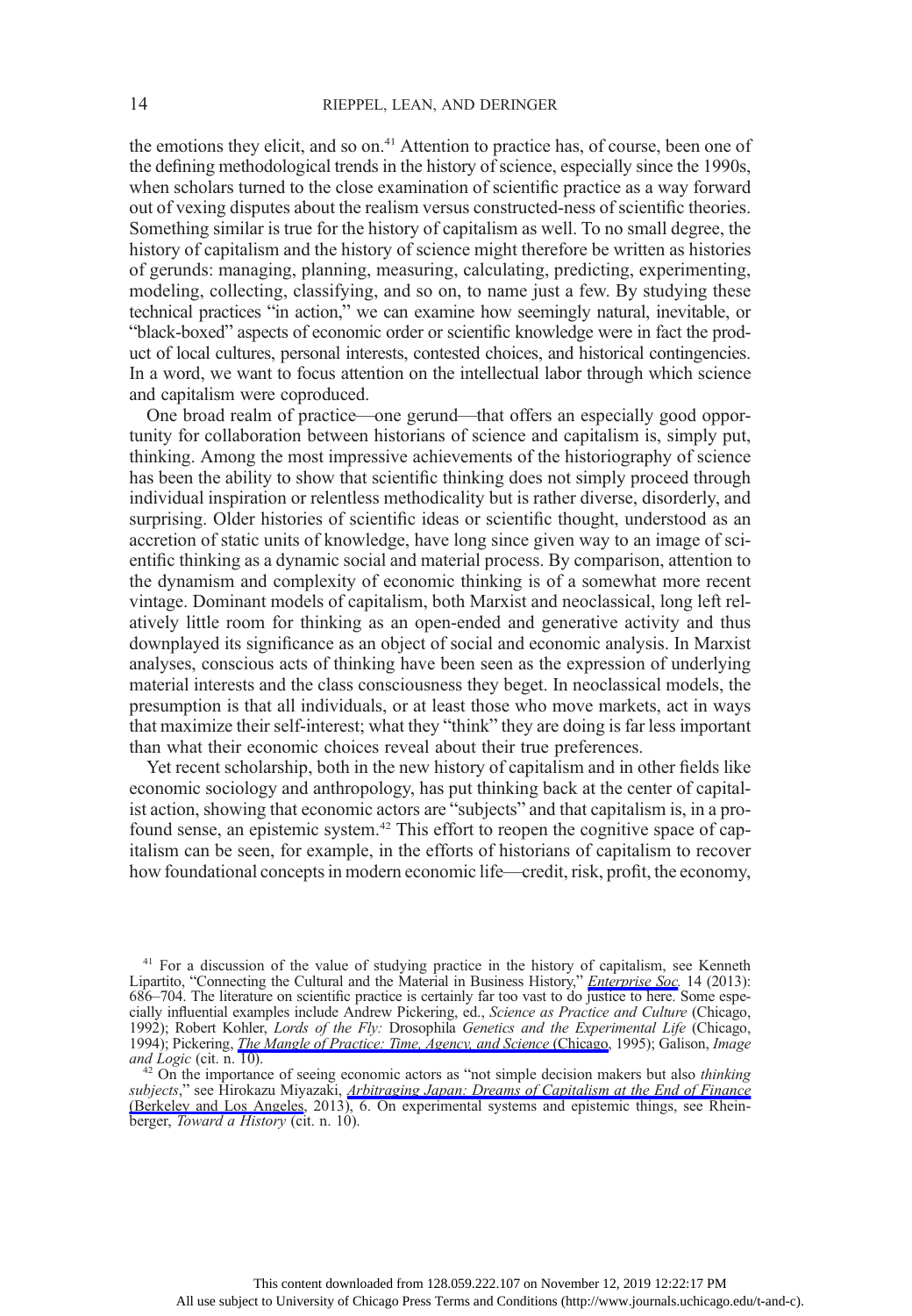and so on—have been forged, refashioned, and made durable.<sup>43</sup> Or in the burgeoning attention historians, including many historians of science, have paid to the details of technical knowledge practices within business enterprises.44 Or in economic sociology and science and technology studies (STS) research examining the complex assemblages of epistemic devices—economic models, evaluation techniques, calculating instruments—that are needed to allow economic agents to make "rational" choices in market settings.<sup>45</sup> The list could be extended almost indefinitely, and nearly all of the essays in this volume have something to contribute to this conversation in one way or another.

Several of our essays explicitly feature economic and scientific thinking as a form of knowledge work. William Deringer, Martin Giraudeau, and Arunabh Ghosh focus on how calculation, a crucial technical practice common to science and capitalism, serves as a crucial site for the entanglement of both domains.<sup>46</sup> All three challenge the assumption that calculation is simply a mechanical expression of a unitary capitalist or scientific rationality and instead show that calculative practices are creative and contested domains where actors experiment with different epistemologies and explore alternative futures. A key theme in the chapters is the way that the authority of calculators and calculative expertise is coproduced with visions of political-economic order. In his essay, Deringer sheds light on the culture and nature of exchange among British "men of science" between 1660 and 1720. He explains how two computational methods for dealing with annuities were presented as having mathematical ingenuity and financial utility in their promise to streamline many common financial transactions and why both were ultimately rendered obsolete for capitalist practice. Giraudeau characterizes a text written in 1800 by Irénée Du Pont de Nemours, used to raise funds for what was to become the Du Pont Corporation, as similar in kind to

(2014): 171–214. <sup>44</sup> The literature on actuaries is especially extensive. See, e.g., Theodore M. Porter, Trust in Numbers: The Pursuit of Objectivity in Science and Public Life (Princeton, N.J., 1995), chap. 5; Timothy Alborn, Regulated Lives: Life Insurance and British Society, 1800–1914 (Toronto, 2009), chap. 4; Levy, Freaks of Fortune (cit. n. 43), chap. 3; Bouk, How Our Days Became Numbered (cit. n. 9). Another notable example, among many, is credit scoring: Martha Poon, "Scorecards as Devices for Consumer Credit: The Case of Fair, Isaac & Company Incorporated," in "Market Devices," ed. Fabian Muniesa, Yuval Millo, and Michel Callon, suppl. 2, Sociol. Rev. 55 (2007): 284–306; Josh Lauer, "Making the Ledgers Talk: Customer Control and the Origins of Retail Data Mining, 1920–1940, in *[The Rise of Marketing and Market Research](https://www.journals.uchicago.edu/action/showLinks?doi=10.1086%2F699170&crossref=10.1057%2F9781137071286_7&citationId=p_n_168)*, ed. Helmut Berghoff, Philip Scranton, and Uwe<br>Spiekermann (New York, 2012), 153–69.

Spiekermann (New York, 2012), 153–69.<br><sup>45</sup> This literature is vast, but see esp. Daniel Beunza and David Stark, "Tools of the Trade: The Socio-Technology of Arbitrage in a Wall Street Trading Room," *[Indust. Corp. Change](https://www.journals.uchicago.edu/action/showLinks?doi=10.1086%2F699170&crossref=10.1093%2Ficc%2Fdth015&citationId=p_n_170)* 13 (2004): 369–400; Donald MacKenzie, An Engine, [Not a Camera: How Financial Models Shape Markets](https://www.journals.uchicago.edu/action/showLinks?doi=10.1086%2F699170&crossref=10.7551%2Fmitpress%2F9780262134606.001.0001&citationId=p_n_171) (Cambridge, Mass., 2006); Alex Preda, "Socio-Technical Agency in Financial Markets: The Case of the Stock Ticker," [Soc. Stud. Sci](https://www.journals.uchicago.edu/action/showLinks?doi=10.1086%2F699170&crossref=10.1177%2F0306312706059543&citationId=p_n_172). 36 (2006): 753–82; Muniesa, Millo, and Callon, "Market Devices" (cit. n. 44); Trevor Pinch and Richard Swedberg, eds., *[Living in a Material World: Economic](https://www.journals.uchicago.edu/action/showLinks?doi=10.1086%2F699170&crossref=10.7551%2Fmitpress%2F9780262162524.001.0001&citationId=p_n_174)* [Sociology Meets Science and Technology](https://www.journals.uchicago.edu/action/showLinks?doi=10.1086%2F699170&crossref=10.7551%2Fmitpress%2F9780262162524.001.0001&citationId=p_n_174) Studies (Cambridge, Mass., 2008); MacKenzie, Material *Markets: How Economic Agents Are Constructed* (Oxford, 2009); Canay Özden-Schilling, "The Infrastructure of Markets: From Electric Power to Electronic Data," *Econ. Anthropol.* 3 (2016): 68–80.

<sup>46</sup> William Deringer, "Compound Interest Corrected: The Imaginative Mathematics of the Financial Future in Early Modern England"; Martin Giraudeau, "Proving Future Profit: Business Plans as Demonstration Devices"; both in this volume; see also Ghosh, "Lies" (cit. n. 19).

<sup>&</sup>lt;sup>43</sup> Timothy Mitchell, *Rule of Experts: Egypt, Techno-politics, Modernity* (Berkeley and Los Ange-les, 2002), chap. 3; Carl Wennerlind, [Casualties of Credit: The English Financial Revolution, 1620](https://www.journals.uchicago.edu/action/showLinks?doi=10.1086%2F699170&crossref=10.4159%2Fharvard.9780674062665&citationId=p_n_159)– [1720](https://www.journals.uchicago.edu/action/showLinks?doi=10.1086%2F699170&crossref=10.4159%2Fharvard.9780674062665&citationId=p_n_159) (Cambridge, Mass., 2011); Jonathan Levy, *[Freaks of Fortune: The Emerging World of Capitalism](https://www.journals.uchicago.edu/action/showLinks?doi=10.1086%2F699170&crossref=10.4159%2Fharvard.9780674067202&citationId=p_n_160)* [and Risk in America](https://www.journals.uchicago.edu/action/showLinks?doi=10.1086%2F699170&crossref=10.4159%2Fharvard.9780674067202&citationId=p_n_160) (Cambridge, Mass., 2012); Arwen Mohun, Risk: Negotiating Safety in American Society (Baltimore, 2012); Levy, "Accounting for Profit and the History of Capital," [Crit. Hist. Stud.](https://www.journals.uchicago.edu/action/showLinks?doi=10.1086%2F699170&system=10.1086%2F677977&citationId=p_n_162) 1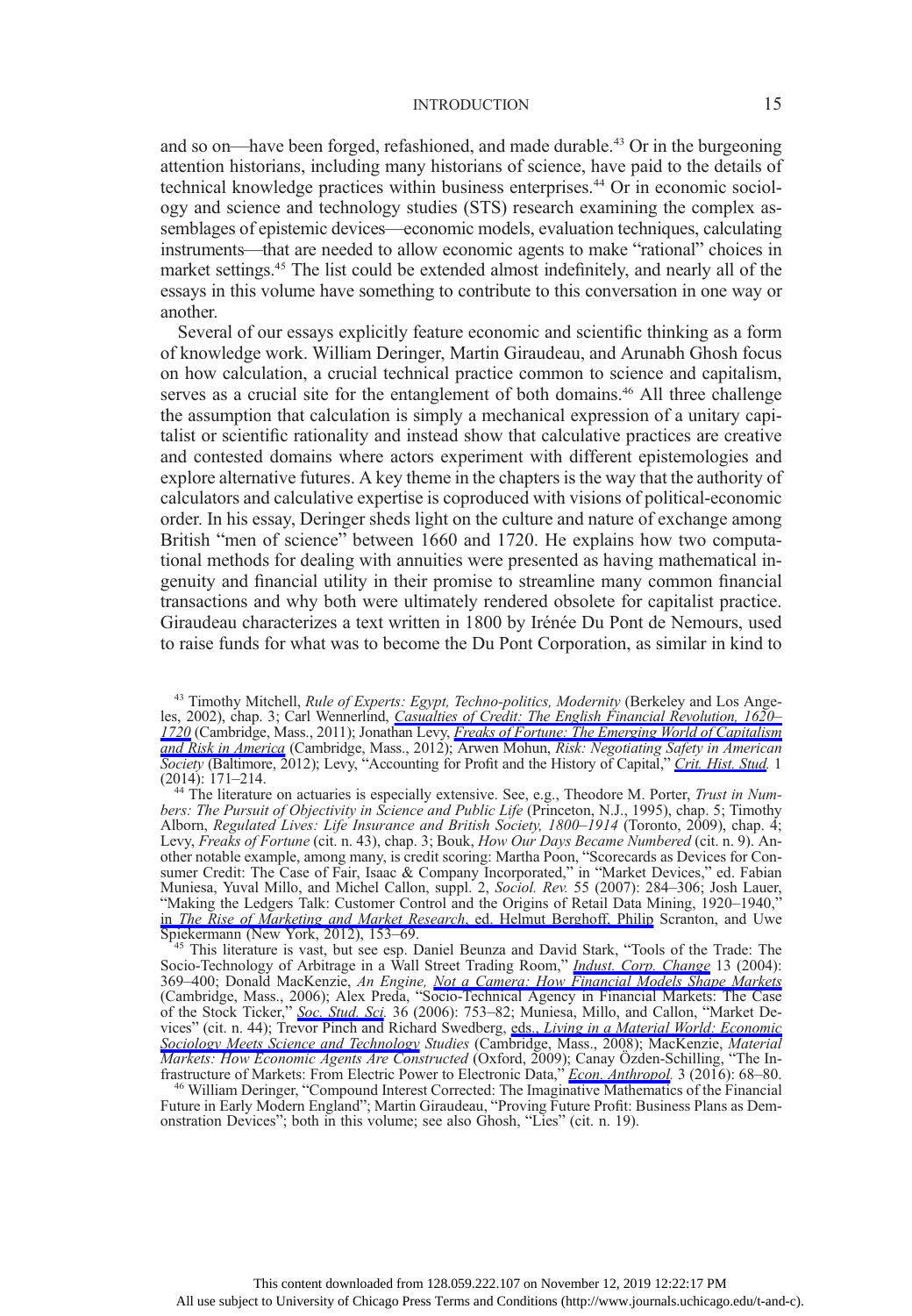demonstration devices employed to assess profit and loss by natural philosophers at the time. Finally, Ghosh provides us with a Cold War case study that illustrates how and why socialist statistics emerged in the latter half of the twentieth century as a "social science" to serve as a powerful antidote to bourgeois liberal mathematical statistics. In doing so, he denaturalizes universalistic claims of liberal statistics that crucially rested on purportedly "pure" methods of probabilistic thinking in order to identify the ideological concerns behind them, including the desire on the part of capitalist states to increase their control and modernize statecraft, a goal that they shared with socialist nations.

Collecting and accumulation are forms of knowledge work and practice often positively associated with modern scientific inquiry and capitalism. Courtney Fullilove, Julia Fein, and Sarah Milov turn our attention to different forms of collecting objects—biomatter, natural history specimens, and epidemiological data—and consider how such knowledge work functions to make or unmake commodities in particular political economies.47 Fullilove's essay features contemporary bioprospecting, the collecting of pest-resistant cereal endophytes for capitalist purposes of profit-oriented international gene banks, outlining the emerging characteristics of the twenty-firstcentury political economy that underlies the practice and informs what biota are treated as a commodity and why, as well as who benefits and loses. Fein's essay examines how material—in this case, "scientific crude," or natural history specimens—is collected for the purposes of turning it into a global commodity in, surprisingly, a communist command economy. Examining the collection of such "crude" from the Siberian periphery during Stalin's first Five-Year Plan (1928–32), Fein specifically illustrates how the socialist state mobilized the collection of such material originally to sell it on the global market until Moscow ultimately shifted its policy toward requisitioning the material away from the Siberian periphery to the center as a form of national heritage. Milov's essay turns our attention to the unexpected transnational significance of data collection on wives of Japanese smokers. She shows how American tobacco that flowed into Japanese markets and lungs served as the basis of Japanese epidemiological data, which, in turn, traveled back to the United States and was used by antitobacco grassroots activists as evidence for public smoking bans against the interests of big tobacco.

If calculation, classification, and collection are relatively iconic forms of knowledge work for scientific and capitalist endeavors, other contributors pay attention to ways of knowing and acting that are not usually associated with the two domains. Eugenia Lean and Hallam Stevens draw our attention to the act of copying, conventionally reviled as a problematic practice obstructing innovation and free market dynamics in more hagiographic accounts of science and capitalism.48 Rethinking the place and value of copying in scientific and capitalist innovation, both Lean and Stevens draw on case studies from China, which has been targeted for engaging in exceptionally unethical copying since the late nineteenth century. By examining early twentieth-century international disputes over alleged Chinese counterfeiting of Bur-

<sup>&</sup>lt;sup>47</sup> Courtney Fullilove, "Microbiology and the Imperatives of Capital in International Agro-Biodiversity Preservation," in this volume; Fein, " 'Scientific Crude' " (cit. n. 19); Sarah Milov, "Smoke Ring: From American Tobacco to Japanese Data," in this volume. <sup>48</sup> Eugenia Lean, "Making the Chinese Copycat: Trademarks and Recipes in Early Twentieth-

Century Global Science and Capitalism," in this volume; Stevens, "Starting" (cit. n. 23).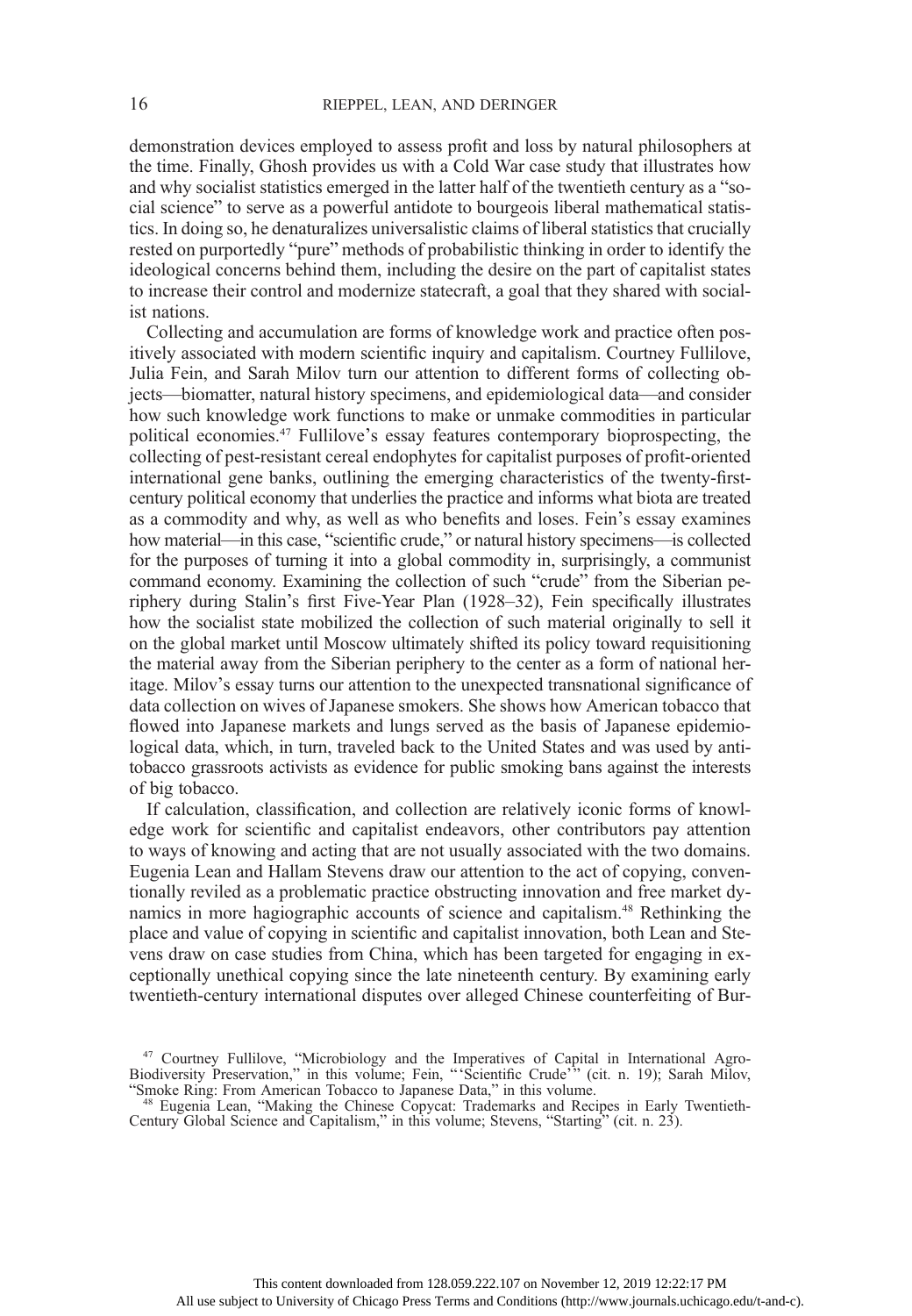roughs, Wellcome's popular vanishing cream, Hazeline Snow, Lean shows how copying the product's trademarks and adaptation of its recipes proved crucial in helping Chinese merchants innovate their own products and compete globally in a competitive pharmaceutical market. To stem this rising tide of Chinese manufacturing power, Burroughs, Wellcome and other pharmaceutical companies aggressively promoted an emerging intellectual property (IP) regime, identified Chinese copying as unethical, and pursued alleged copycats. Stevens moves us forward in time to focus on how the Beijing Genomics Institute (BGI), a DNA-sequencing research institute in contemporary Shenzhen, engages in acts of adaptation to establish itself as a highly creative, hybrid corporation that is competitive worldwide. Both contend that copying and innovation have not been mutually exclusive in modern science and capitalism and show that while the Chinese actors they consider are savvy in their acts of adaptation, they have never been singular in their copy work, because copying and adaptation have taken place in all corners of the modern and contemporary world.

The laborious and unglamorous act of maintenance is another form of knowledge work that has often been given short shrift in accounts of science and capitalism that focus on revolutionary leaps in scientific invention and capitalist innovation. Here, two of our contributors—Emily Pawley and David Singerman—focus their attention on the knowledge and drudgery involved in the day-to-day and season-to-season processes of engineering the reproductive capacities of sheep and the technical upkeep of sugar machinery in capitalist industries of the eighteenth and nineteenth centuries.<sup>49</sup> Pawley's account takes us to the fields of mid-eighteenth-century Britain, at a moment when the onset of new forms of "agricultural capitalism" was dramatically transforming the way food was produced and eaten. Her study examines how agricultural experts and practicing farmers built up a new body of natural knowledge about livestock, aimed at producing tender bodies available at all times of the year to meet the increasingly voracious demands of an emerging consumer market in meat. At the center of this biological project were a battery of new techniques, including feeding regimens and the design of natural landscapes, intended to direct and manage animals' sexual desires and reform those occasionally recalcitrant beings into agreeable producers of new animal bodies. Singerman's "Sugar Machines" illustrates the various material parts and paper devices that Scottish engineers utilized in order to maintain and manage temperamental machines that were shipped to far-flung environments in the Caribbean as the production of sugar had become increasingly global by the nineteenth century. If scholars interested in global circulation of commodities and knowledge have focused on the epistemic work that goes into creating standardized, mobile units, Singerman shows that such standardized circuits were only possible because of the maintenance work done by technicians and engineers bearing highly specialized and often tacit forms of technical knowledge that defied standardization.

Given the important contributions historians of science have made to the study of thinking and knowing in practice, the recent surge of attention to the epistemic dimensions of capitalism offers an obvious opportunity for further collaboration. In fact, historians of science and STS scholars have been key contributors to many of

<sup>49</sup> Emily Pawley, "Feeding Desire: Generative Environments, Meat Markets, and the Management of Sheep Intercourse in Great Britain, 1700–1750"; David Singerman, "Sugar Machines and the Fragile Infrastructure of Commodities in the Nineteenth Century," both in this volume.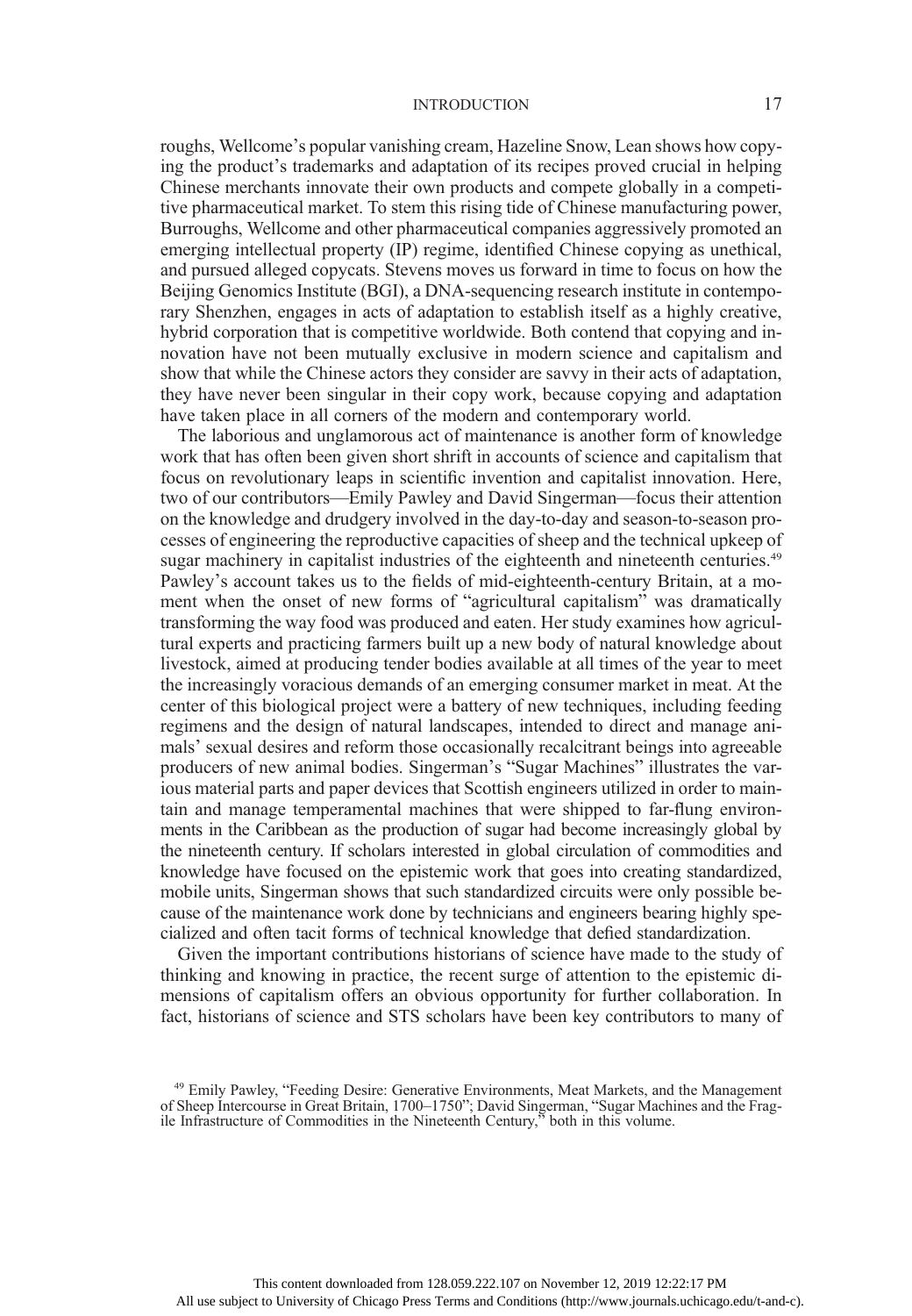the key trends listed above—from the study of technical devices in shaping markets and "futures" to agnotology. Yet this shared attention to the epistemic dimensions of capitalism does not imply a desire to see the history of capitalism become a purely intellectual history, or for scholars to neglect the material dimensions of life under capitalism. One of the reasons historians of science can offer an especially useful perspective on economies past is precisely that they are used to reckoning yet another entanglement, namely, the way "epistemic things" and material objects are constantly commingled. One of the most provocative examples is the argument by STS scholars like Michel Callon and Donald MacKenzie that economic models play a crucial role in shaping how markets are constructed, the decisions economic actors can make, and what forms of economic action are rational. At its strongest, this argument about the "performativity" of economic models suggests that certain claims about how the economic world operates, like the Black-Scholes-Merton model for pricing stock options, or "Moore's law" regarding the development of the semiconductor industry, may act as a self-fulfilling prophecy, meaning they have the power to reshape economic phenomena in their own image.<sup>50</sup> While this performativity thesis has generated much debate, it offers a vital reminder that, to borrow a different idiom, economic order is coproduced with economic knowledge—and an invitation to historians of science to help explain such historical entanglements.<sup>51</sup>

Thus, this volume does not only seek to treat knowledge work as a practice, a form of intellectual labor. Our aim is also to lay bare the deep entanglement between words and things, theory and reality, epistemology and ontology. Indeed, several essays in this volume even go so far as to argue that cognitive practices can lead to the creation of new entities and relationships in the world. To highlight this point and make it explicit, we have chosen to group some of the essays into a section on "Entangled Ontologies."<sup>52</sup> For example, Lee Vinsel's essay on auto regulation shows how a group of industrial psychologists created a lucrative niche from which to augment their professional power by arguing that a new technology, the automobile, led to the creation of a new kind of person, the accident-prone driver. Similarly, Victoria Lee tracks the way science as an institution of epistemic authority and the microbe as an object of knowledge coproduced one another in late Meiji Japan. Paul Lucier shows how the involvement of geologists in the practice of what he provocatively calls "Comstock Capitalism" led to the consolidation of a new, material entity: the single, continuous,

<sup>52</sup> Victoria Lee, "The Microbial Production of Expertise in Meiji Japan"; Lee Vinsel, "'Safe Driving Depends on the Man at the Wheel': Psychologists and the Subject of Auto Safety, 1920–55"; Paul Lucier, "Comstock Capitalism: The Law, the Lode, and the Science"; Lukas Rieppel, "Organizing the Marketplace," all in this volume; Fein, "'Scientific Crude'" (cit. n. 19).

<sup>&</sup>lt;sup>50</sup> Michel Callon, "Introduction: The Embeddedness of Economic Markets in Economics," in The Laws of the Markets, ed. Michel Callon (Oxford, 1998), 1–57; MacKenzie, Engine (cit. n. 45); Donald MacKenzie, Fabien Muniesa, and Lucia Siu, eds., Do Economists Make Markets? On the Performativity of Economics (Princeton, N.J., 2007), esp. the chapter by Callon, "What Does It Mean to Say Economics Is Performative?," 311–57; Peter Miller and Ted O'Leary, "Mediating Instruments and Making Markets: Capital Budgeting, Science and the Economy," *[Account. Org. Soc](https://www.journals.uchicago.edu/action/showLinks?doi=10.1086%2F699170&crossref=10.1016%2Fj.aos.2007.02.003&citationId=p_n_188).* 32 (2007): 701–34; Franck Cochoy, Martin Giraudeau, and Liz McFall, "Performativity, Economics, and Politics: An Overview," *[J. Cult. Econ](https://www.journals.uchicago.edu/action/showLinks?doi=10.1086%2F699170&crossref=10.1080%2F17530350.2010.494116&citationId=p_n_189).* 3 (2010): 139–46. For a notable critique, see Philip Mirowski and Edward Nik-Khah, "Markets Made Flesh: Performativity, and a Problem in Science Studies, Augmented with Consideration of the FCC Auctions," in MacKenzie, Muniesa, and Siu, Do Economists

Make Markets?, 190–224.<br>
<sup>51</sup> Sheila Jasanoff, "The Idiom of Co-Production," in *States of Knowledge: The Co-Production of*<br> *Science and Social Order*, ed. Sheila Jasanoff (London, 2004), 1–12.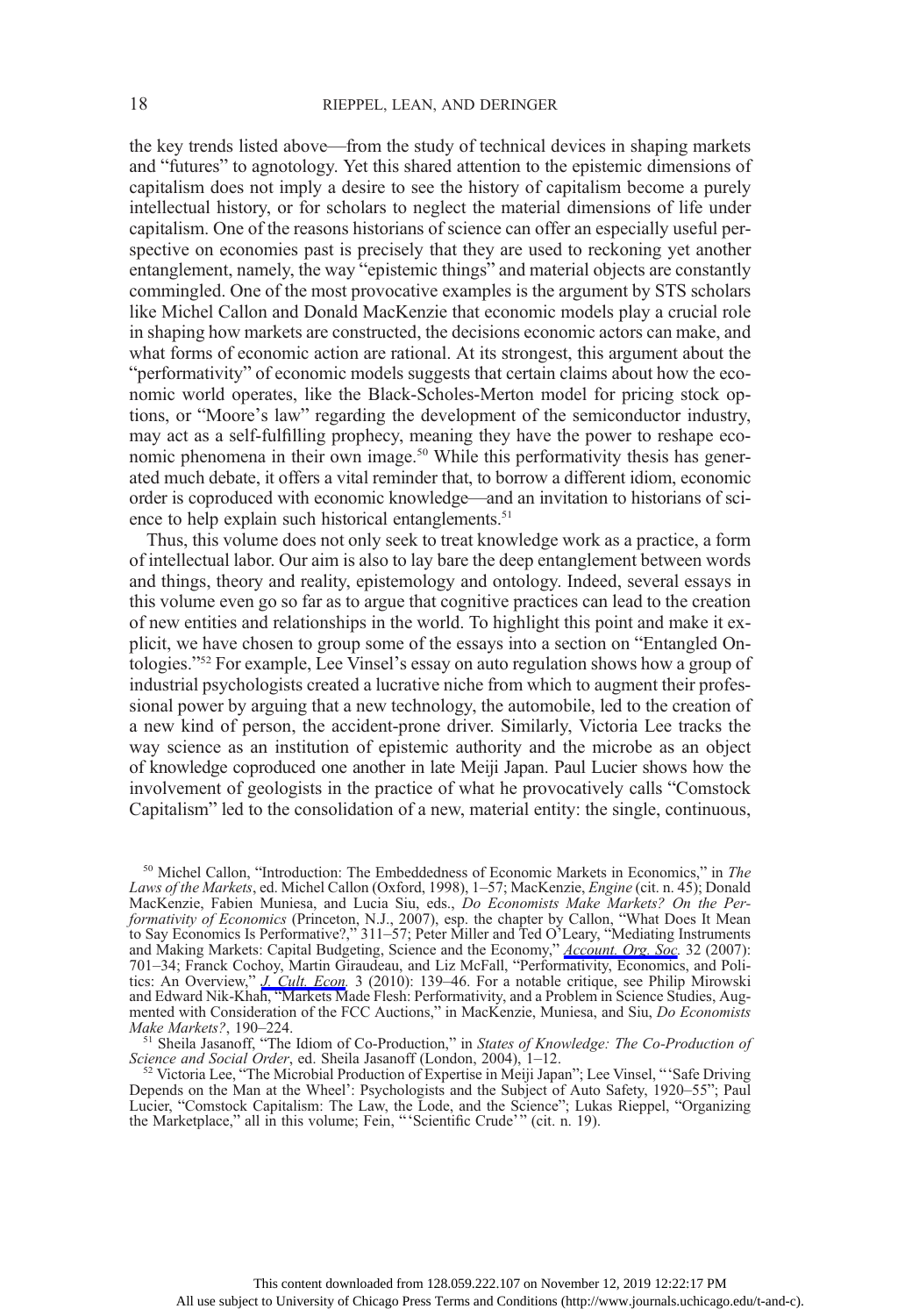extremely valuable, and thus hotly contested "Comstock Lode." Finally, Fein shows how a new kind of commodity—scientific crude—was created in response to Stalin's first Five-Year Plan during the early twentieth century, whereas Lukas Rieppel argues that as a new science of life came into being around the turn of the nineteenth century, organization was refashioned from a feature or property of living beings to a thing in itself—the organism—whose functional integration subsequently came to serve as a model for business organization, especially in the context of large, multidivisional corporate firms. Several other essays in the volume that are not explicitly grouped into this category also discuss the creation of new entities that have emerged with the modern entanglement of science and capitalism. All share the concern of shedding light on how the imperatives of science and capitalism resulted in the articulation of new social roles (the accident-prone driver, the Chinese copycat, the scientist) and objects of knowledge (the microbe, socialist statistics, organization) that, in turn, profoundly shaped concrete material practices as well as political and economic relationships, both local and global.

#### CIRCUITS OF EXCHANGE

Our third scholarly intervention involves adopting a global approach to the study of the entanglement of science and capitalism from the early modern period to the twenty-first century. We are indebted to developments in both the history of capitalism and the history of science fields. Historians of capitalism have long adopted a global purview, even as some have remained more comparative in their approach.<sup>53</sup> But, as noted above, some recent historians of capitalism are moving beyond comparative methods by paying attention to what were often violent transnational and global relations in the production of commodities like cotton.<sup>54</sup> Similarly, the history of science has increasingly adopted a more global approach in seeking to unravel triumphalist narratives that see the scientific and industrial revolutions as somehow unique to the West, or as automatically desirable and inexorable. If revisionist historians of capitalism have helpfully shed light on how early modern circuits of silver and modern commodities have flowed in multiple directions, historians of science have been particularly effective in attending to the global movement of knowledge. Some have engaged in more theoretically oriented inquiries to conduct a sustained conversation about how fundamentally interconnected the world has been in the making of modern science. Postcolonial scholars of science and medicine, for example, have been among the most critically engaged in articulating the moral imperative to

<sup>&</sup>lt;sup>53</sup> The comparative approach is especially clear in the "varieties of capitalism" literature. See, e.g., John R. Bowman, Capitalisms Compared: Welfare, Work, and Business (Los Angeles, 2014); Barry Stewart Clark, The Evolution of Economic Systems: Varieties of Capitalism in the Global Economy (New York, 2016); David Coates, ed., Varieties of Capitalism, Varieties of Approaches (New York, 2005); Peter A. Hall and David W. Soskice, eds., Varieties of Capitalism: The Institutional Founda-tions of Comparative Advantage (Oxford, 2001); David Hundt and Jitendra Uttam, [Varieties of Cap](https://www.journals.uchicago.edu/action/showLinks?doi=10.1086%2F699170&crossref=10.1057%2F978-1-349-58974-6&citationId=p_n_198)*[italism in Asia: Beyond the Developmental State](https://www.journals.uchicago.edu/action/showLinks?doi=10.1086%2F699170&crossref=10.1057%2F978-1-349-58974-6&citationId=p_n_198)* (London, 2017); Martha Prevezer, *[Varieties of Cap](https://www.journals.uchicago.edu/action/showLinks?doi=10.1086%2F699170&crossref=10.4324%2F9781315819228&citationId=p_n_199)*[italism in History, Transition and Emergence: New Perspectives on Institutional Development](https://www.journals.uchicago.edu/action/showLinks?doi=10.1086%2F699170&crossref=10.4324%2F9781315819228&citationId=p_n_199) (New

 $\frac{\text{York}}{54}$  $\frac{\text{York}}{54}$  $\frac{\text{York}}{54}$  There have been criticisms of Beckert's important work, however. For a Marxist-inflected critique that demands a more explicit theorization of valuation in the discussion of capitalism, see Aaron G. Jakes and Ahmad Shokr, "Finding Value in *Empire of Cotton*," *[Crit. Hist. Stud](https://www.journals.uchicago.edu/action/showLinks?doi=10.1086%2F699170&system=10.1086%2F691060&citationId=p_n_201).* 4 (2017): 107–36. In addition, it has also been noted that Beckert fails to address the ecological implications of cotton emerging as a quintessential commodity in war capitalism.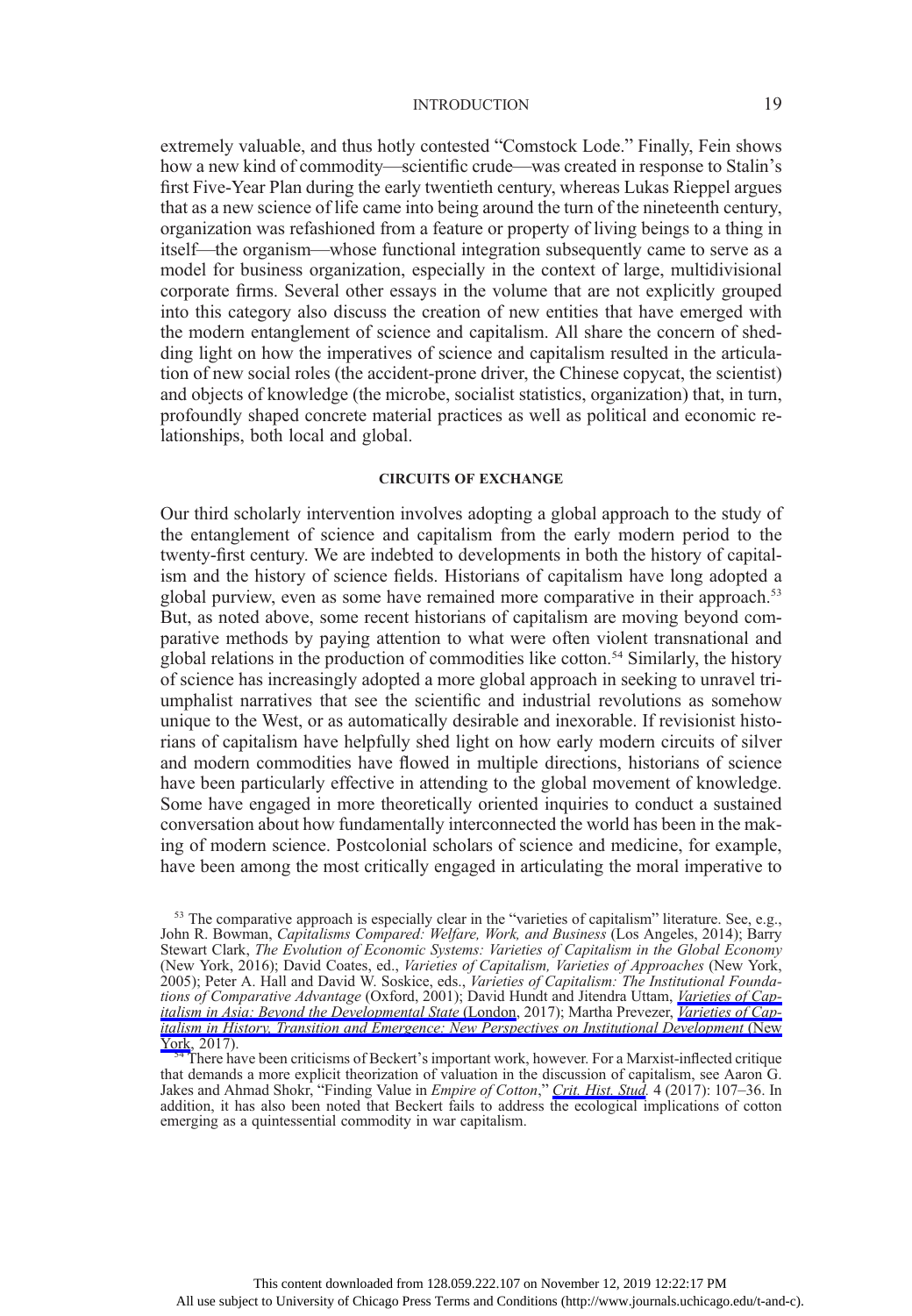challenge Eurocentric narratives that posit how modern science emerged singularly in the West and was subsequently exported abroad, rendering it challenging to even distinguish "Western" from "non-Western" science.<sup>55</sup> Warwick Anderson insists on "a critical engagement with the present effects . . . of centuries of 'European expansion'" to decenter "conventional accounts of so-called 'global' technoscience, revealing and complicating the durable dichotomies [of global/local, first world/third world, Western/indigenous, and big science/small science], produced under colonial regimes, which underpin many of its practices and hegemonic claims."<sup>56</sup>

Explorations into the motifs of circulation, movement, and exchange have taken up such a task by providing a powerful framework from which to complicate such durable dichotomies. Because knowledge only becomes recognized as such once it has been widely shared within a community of knowing subjects, circulation is now widely seen to be part and parcel of how knowledge is made, not just an afterthought. The importance of this insight can hardly be overstated, particularly given the methodological space it has opened for writing a global history of science that does not valorize the importance of Europe and North America over the rest of the world. There is also now considerable recognition that knowledge about the natural world emerged through encounters and exchanges between people from all parts of the globe, not just between Europe and the "rest."<sup>57</sup> Finally, related efforts have focused on the way global brokers or mediators facilitated the circulation of knowledge, often in ways that move beyond a strict metropole-colony axis.<sup>58</sup> Rather than privileging Western actors as global agents and dismissing non-Western actors as "local," "indigenous," or somehow particularized,<sup>59</sup> these histories of science emphasize the way gobetweens have often been more "cosmopolitan" than counterparts who remained in the metropole.<sup>60</sup>

<sup>56</sup> Warwick Anderson, "Introduction: Postcolonial Technoscience," [Soc. Stud. Sci.](https://www.journals.uchicago.edu/action/showLinks?doi=10.1086%2F699170&crossref=10.1177%2F030631270203200502&citationId=p_n_204) 32 (2002): 643–

48, on 644.<br><sup>57</sup> Daniela Bleichmar, <u>Visible Empire: Botanical Expeditions and Visual Culture in the Hispanic En-</u> [lightenment](https://www.journals.uchicago.edu/action/showLinks?doi=10.1086%2F699170&crossref=10.7208%2Fchicago%2F9780226058559.001.0001&citationId=p_n_205) (Chicago, 2012); Antonio Barrera-Osorio, *Experiencing Nature: The Spanish American* Empire and the Early Scientific Revolution (Austin, Tex., 2006); Neil Safier, *[Measuring the New](https://www.journals.uchicago.edu/action/showLinks?doi=10.1086%2F699170&crossref=10.7208%2Fchicago%2F9780226733562.001.0001&citationId=p_n_206)* [World: Enlightenment Science and South America](https://www.journals.uchicago.edu/action/showLinks?doi=10.1086%2F699170&crossref=10.7208%2Fchicago%2F9780226733562.001.0001&citationId=p_n_206) (Chicago, 2008); Bernard V. Lightman et al., eds., The Circulation of Knowledge between Britain, India, and China: The Early-Modern World to the Twentieth Century (Leiden, 2013).<br><sup>58</sup> Raj, *Relocating Modern Science* (cit. n. 12); Simon Schaffer, Lissa Roberts, Kapil Raj, and James

Delbourgo, eds., *The Brokered World: Go-Betweens and Global Intelligence*, 1770–1820 (Sagamore Beach, Mass., 2009).

 $59$  Some work that falls more squarely in the postcolonial framework of exploring the transmission of knowledge from the metropole to the colony has still tended to treat Western actors as the "global"

 $\alpha$ <sup>60</sup> Translators and diplomats, Chinese and Naxi guides to British botanists, and native informers to colonial scientists in early twentieth-century Africa are but a few examples of figures who participated in transnational circuits of knowledge and materials, actively helping to constitute modern science. On translators and diplomats, see Raj, Relocating Modern Science (cit. n. 12); Marwa Elshakry, Reading Darwin in Arabic, 1860–1950 (Chicago, 2013). On Chinese and Naxi guides to imperialist botanists, see Fa-ti Fan, British Naturalists in Qing China: Science, Empire, and Cultural Encounter (Cambridge, Mass., 2004); and Erik Mueggler, The Paper Road: Archive and Experience in the Botanical Exploration of West China and Tibet (Berkeley and Los Angeles, 2011), respectively. On African informers to colonial naturalists, see Nancy Jacobs, Birders of Africa: History of a Network (New Haven, Conn., 2016); Helen Tilley, Africa as a Living Laboratory: Empire, Development, and the Problem of Scientific Knowledge,  $1870-1950$  (Chicago, 2011). In this light, Jesuits might be seen not as

<sup>&</sup>lt;sup>55</sup> For one of the best-known and most controversial proponents of the idea that modern science was disseminated to non-Western parts of the world and that non-Western societies were merely passive receptors of scientific knowledge, see Basalla, "Spread of Western Science" (cit. n. 8).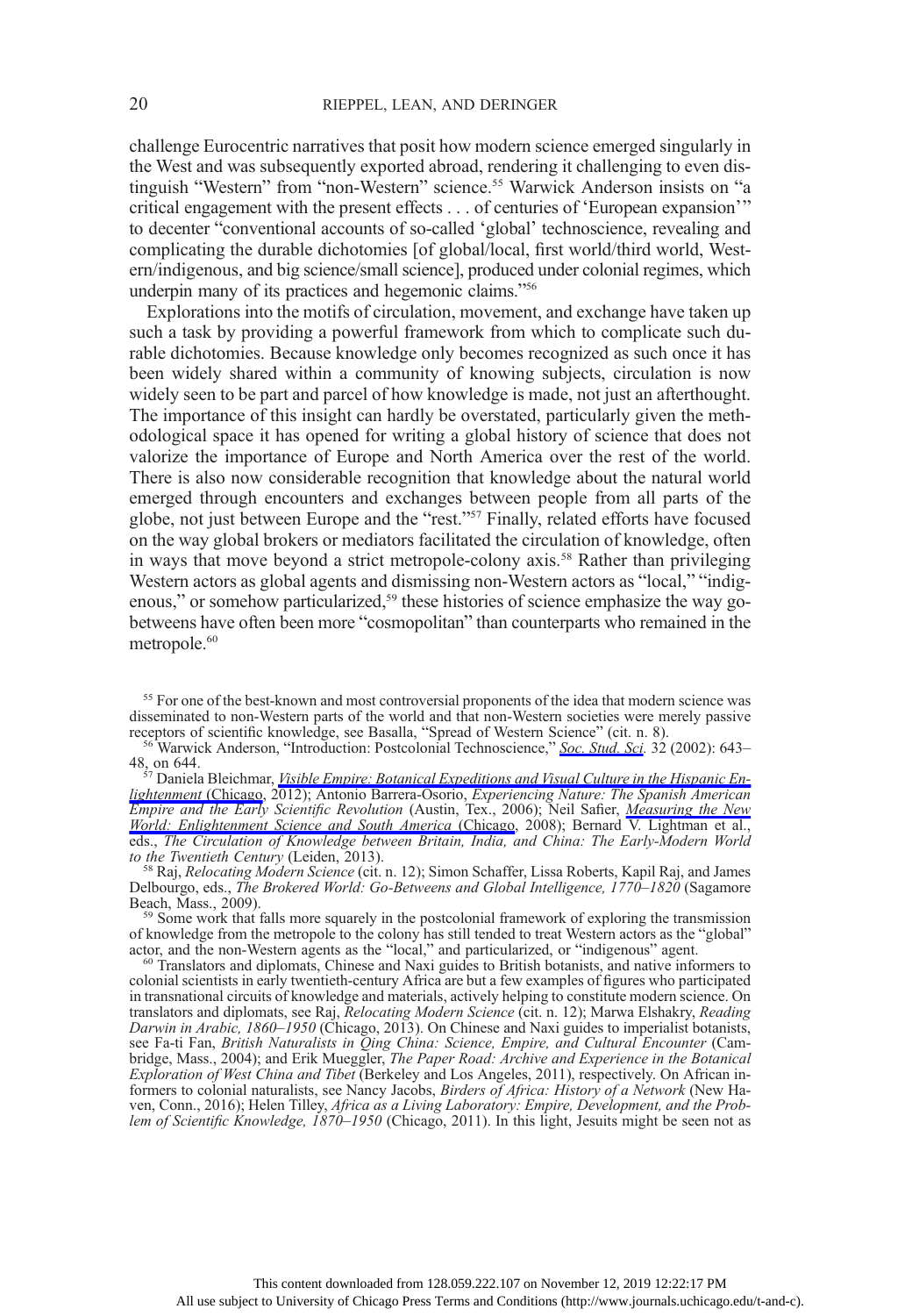With the term "broker" being so intimately associated with economic exchange and circulation, it strikes us that our interest in the entangled history of science and capitalism would similarly benefit by being approached as a story of linkages that emphasizes practices of brokerage and translation, points of convergence, and globally circulating networks of expertise and material, and that eschews the dichotomies of "global/local," "West/rest," and others. Indeed, several of our contributors approach their case studies in this manner, focusing on points of convergence and brokers that have facilitated the global circulation of both science and capitalism in the period spanning the nineteenth to twenty-first centuries. Singerman's "Sugar Machines" looks at one of the quintessential commodities of modern capitalism—sugar and recovers the key historical actors—a coterie of Glasgow-based engineers—and their ceaseless intellectual and physical labor that went into maintaining the fragile material infrastructure of nineteenth-century transnational sugar production.<sup>61</sup> Ghosh, focusing on a much more recent era, demonstrates how Soviet theoreticians and statisticians were global actors who helped circulate socialist statistics to other parts of the emerging socialist world, including China.<sup>62</sup> This transnational circuit of knowledge producers generated a form of statistics that was not somehow derivative of authentic capitalist statistics but emerged as a calculative culture of the socialist world that made sense within the geopolitical context of the Cold War. In his study of BGI, Stevens sheds light on how this hybrid research center was not merely an imitation of the Western factory, engaged in rampant copying (as Western journalists regularly charge), but functions as a "broker" of sorts. He argues that BGI "performs" shanzhai, a do-ityourself mode of innovation that reflects Shenzhen's biotech and manufacturing culture more generally and relies on the ability to copy and adapt in order to compete effectively on a global scale.<sup>63</sup>

While the global circulation of knowledge as one among many economically valuable commodities offers a highly suggestive way to bring the histories of science and capitalism into dialogue, we also see a number of dangers that emerge from the recent enthusiasm for "knowledge in transit," as James Secord has evocatively described it.64 Precisely because the motif of circulation is so closely connected to both classical and neoliberal models of the way value is generated, it behooves scholars to question more carefully the conditions in which knowledge is made to travel. Doing so not only means taking seriously those cases in which knowledge and things resolutely stay put, refusing to partake in global circuits of intellectual and economic exchange. It also requires that we take seriously the asymmetries in epistemic, economic, and technical power that shape the way knowledge and commodities alike can be, and have been, mobilized. For that reason, we would be remiss if we were to restrict ourselves to the logic of circulation alone. The way knowledge and other resources are accumulated is decisive as well, producing asymmetries and inequalities with clear

Western missionaries transmitting religion and science from the European metropole to other parts of the world in the early modern period, but as a cosmopolitan cadre of go-betweens who shared information among a variety of empires as they traveled across the globe. On this point, see Laura Hostetler, Qing Colonial Enterprise: Ethnography and Cartography in Early Modern China (Chicago,  $2001$ ).

 $\frac{61}{61}$  Singerman, "Sugar Machines" (cit. n. 49).<br>  $\frac{62}{3}$  Ghosh, "Lies" (cit. n. 19).<br>  $\frac{63}{4}$  Secord, "Knowledge in Transit" (cit. n. 12).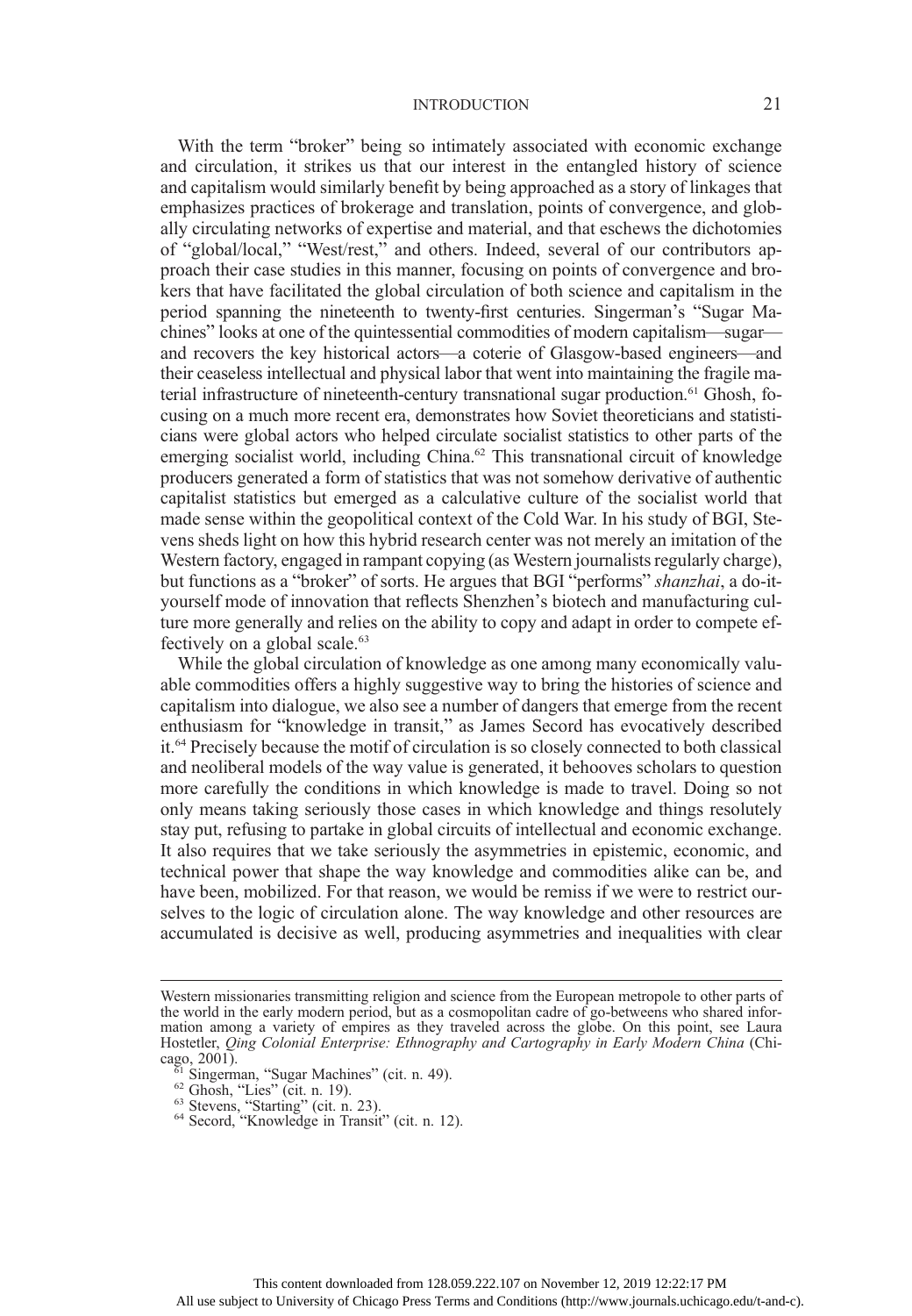consequences for what can be known and who knows it. Given these considerations, we advocate taking our cues from scholars who emphasize the arduous labor, coercion, expropriation, and at times even violence that histories of the way knowledge circulates often belie. In particular, while we agree that a claim must be widely shared in the community to be seen as legitimate, the constitution of that very community is achieved by creating boundaries and erecting barriers to exclude those who are not seen to have a proper place in the group. And while we acknowledge that there can be no doubt that efforts to promote movement and communication play an indispensable role in the history of science and capitalism, these efforts always operate in combination with concordant attempts to control, manage, and, at times, explicitly arrest the movement of objects, ideas, and people.<sup>65</sup>

Several contributions here are explicit in their consideration not only of global circulation but also of instances when movement is obstructed and circulation is arrested, when exclusive communities and boundaries are erected. Lean's essay, for example, explores how the emerging early twentieth-century IP regime of trademark infringement sought to obstruct the circulation of manufacturing knowledge to alleged Chinese copycats in order to improve global market conditions for British pharmaceutical corporations. Fein's essay identifies the process by which Siberian "scientific crude," or natural history specimens, was decommodified in the Soviet Union during the Stalinist period. This was not simply because of the ideological imperatives of a communist command economy, but more because Moscow, which was invested in securing global exports at the time, ultimately came to value this particular material more as national patrimony to be stocked domestically than as an export commodity to be sold abroad. Sarah Milov's contribution sheds light on how the collection of data from Japanese smokers of American tobacco unexpectedly served to underpin a grassroots movement against American big tobacco in the second half of the twentieth century. And Fullilove's piece demonstrates how contemporary international gene banks, which rely on botanic and Linnean classification systems to commoditize biomatter, are now challenged and, indeed, being rendered obsolete by emerging biomatter commodities, such as the fungal endophyte, which feature the genome as the key to their value. By historicizing the instances when the circulation of scientific knowledge or capital has been obstructed, halted, or somehow altered, these essays delve into why global flows and stoppages occurred and what was at stake when they did.<sup>66</sup>

Finally, it should be noted that, even though this volume eschews any "origins" narrative, it does seek to identify the historically specific conditions under which science and capitalism emerged as powerful institutions and ideological regimes by the nineteenth century. In the early modern period, the pursuit of profit in rational, calculative ways, along with empirical ways of knowing the natural world, did not exist solely in the West and could be found in many parts of the world.<sup>67</sup> Yet, even as we

<sup>65</sup> See Warwick Anderson, "Making Global Health History: The Postcolonial Worldliness of Bio-

medicine," [Soc. Hist. Med.](https://www.journals.uchicago.edu/action/showLinks?doi=10.1086%2F699170&crossref=10.1093%2Fshm%2Fhkt126&citationId=p_n_223) 27 (2014): 93–113.<br>
<sup>66</sup> Lean, "Making the Chinese Copycat" (cit. n. 48); Fullilove, "Microbiology"; Milov, "Smoke Ring" (both cit. n. 47).

These various forms of empiricism and pursuits of profit did not automatically result in the development of modern science and capitalism and must be studied on their own terms. Revisionist historians of science have unearthed "non-Western" systems of natural, technological, and healing knowledge to demonstrate how rich ways of knowing that appear to mirror the empiricism of Western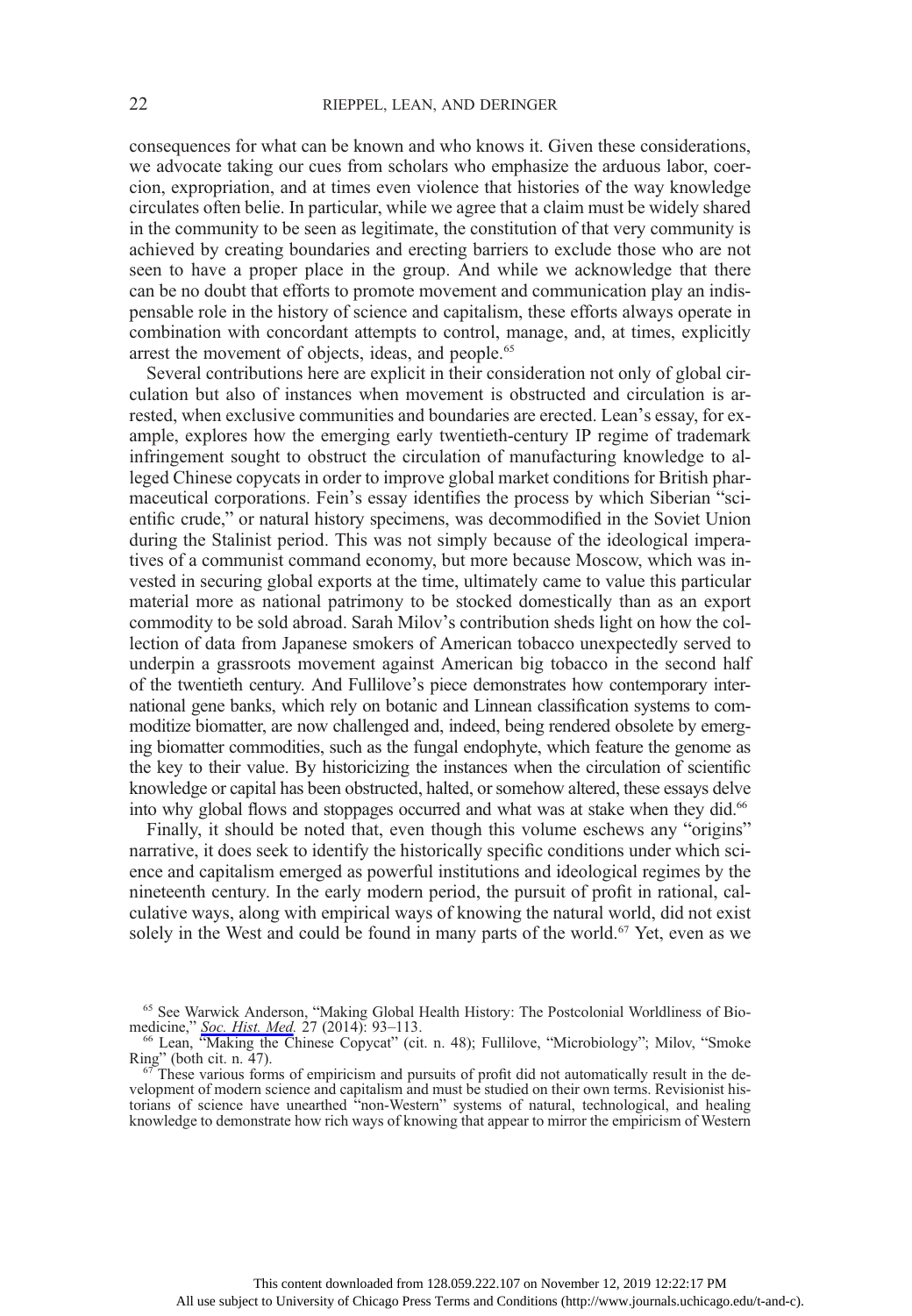recognize the historical existence of multiple forms of empiricism, we are interested in historicizing the specific conditions of the eighteenth and nineteenth centuries including, crucially, imperial encounters and global exchange—under which specific forms of empiricism did develop to justify and underlie practices of pursuing profit and producing knowledge through extractive and often violent means. A system of capitalist accumulation in which profits were pursued with a calculated acquisitiveness that was predicated upon key social processes (including ways to manage labor and define relations of production, extract material resources, and rearrange geopolitical dynamics) emerged to guarantee ever-cheaper costs of industrial capital. So, too, did conditions that enabled scientific knowledge production that claimed to be value neutral and free of economic and political implication, even as that knowledge was in fact dependent upon extractive approaches to data collection, called for a particular exploitative relationship toward the natural world and was often inextricably linked with capital or state power. Taken together, these developments in science and capitalism came to radically reshape economic and epistemological practice around the world, reconfigure relations of production, labor regimes, and geopolitical dynamics, as well as usher in new ways of understanding and interacting with the natural world.

To better understand the historically specific conditions under which the nineteenthcentury coproduction of science and capitalism occurred, we include several European case studies from the early modern period. Again, not seeking the "origins" of science or capitalism, these pieces seek to help decenter any origins narrative from within by refusing a teleological perspective and attending to the historically contingent circumstances that informed economic and epistemological practices—the knowledge work—that did emerge. Some of these practices documented in these essays were retrospectively deemed the "roots" of science and capitalism. Some were not. Deringer's and Giraudeau's contributions, for instance, both recover epistemic practices of calculation that did not inexorably lead to capitalism and science. In showcasing multiple ways that an early modern financier might have calculated futures, Deringer, for example, uncovers methods of the early modern era on their own terms that were rendered obsolete when compound-interest discounting became "blackboxed" in modern capitalist practices. In an investigation into how market demand for lamb during the off-season engendered new breeding techniques and ways to shape the environment, Pawley similarly avoids a straightforward story of rationality or pure market demand for mid-eighteenth-century British agricultural capitalism. Instead, she shows us how this new system engendered a host of actors—botanists, physicians, professional feeders—invested in maintaining a system that rested on

technoscience did not inevitably lead to the rise of modern science, but proved productive, generative, and instrumental for a host of other institutional and ideological purposes. For examples in the case of early modern China, see Benjamin Elman, On Their Own Terms: Science in China, 1550–1900 (Cambridge, Mass., 2005), who documents how the rise of empirical studies in Qing China, where philological and evidentiary knowledge was applied to knowing the cosmos for purposes of moral cultivation and imperial politics. Far from a "failure" or missed opportunity on the part of the Qing to develop an exact Chinese analogue to European capitalism or Western science, this application of precise knowledge for purposes of moral and political power made perfect sense within the institutional and cultural context of a vibrant early modern empire. For another study that examines the production of scientific—in particular, cartographic and ethnographic—knowledge in the context of the Qing empire in its own right (in contrast to the "empire" of "science and empire" studies, which is implicitly always assumed to be Western imperialism), see Hostetler, Qing Colonial Enterprise (cit. n. 60).